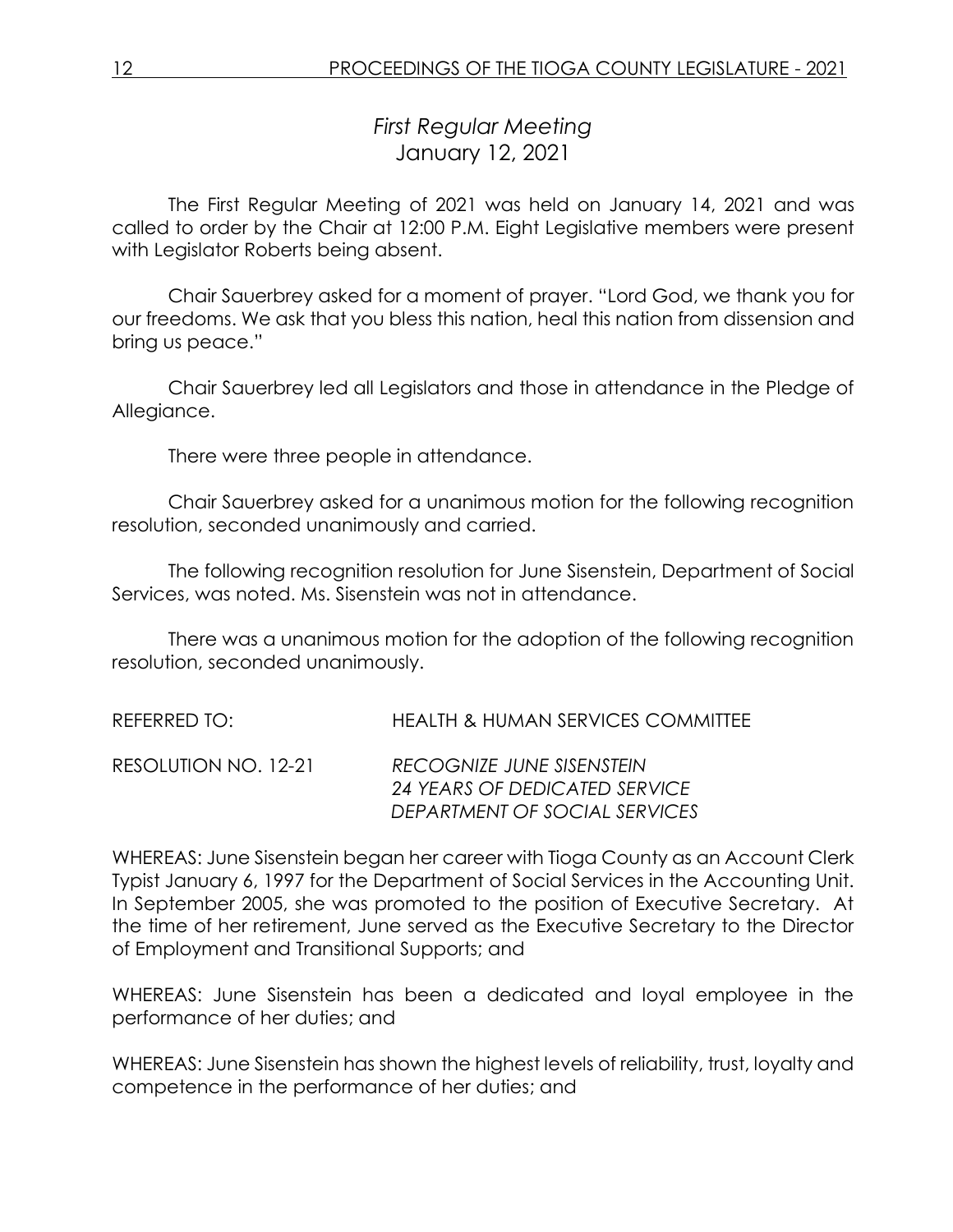WHEREAS: June Sisenstein will retire on January 30, 2021; therefore be it

RESOLVED: That the Tioga County Legislature, on its own behalf, as well as on behalf of the citizens of Tioga County, express sincere gratitude to June Sisenstein for her twenty-four years of dedicated and loyal service to the Tioga County Department of Social Services and its most vulnerable citizens; and be it further

RESOLVED: That this resolution be spread upon the minutes of this meeting and a certified copy be presented to this loyal, dedicated and outstanding employee, June Sisenstein.

ROLL CALL VOTE

Unanimously Yes – Legislators Sauerbrey, Standinger, Sullivan, Weston, Balliet, Hollenbeck, Monell, and Mullen.

No – None.

Absent – Legislator Roberts.

RESOLUTION ADOPTED UNANIMOUSLY.

There was no privilege of the floor.

Legislator Mullen made a motion to approve the minutes of December 15 and 22, 2020, seconded by Legislator Balliet and carried.

Chair Sauerbrey made the following appointment to the Cornell Cooperative Extension Board for a one-year term for 2021:

Legislator Cliff Balliet – 1/1/21-12/31/21

Chair Sauerbrey thanked Mr. Balliet for his willingness to continue to serve.

Chair Sauerbrey announced the following Standing Committees for 2021 noting there is no change from 2020: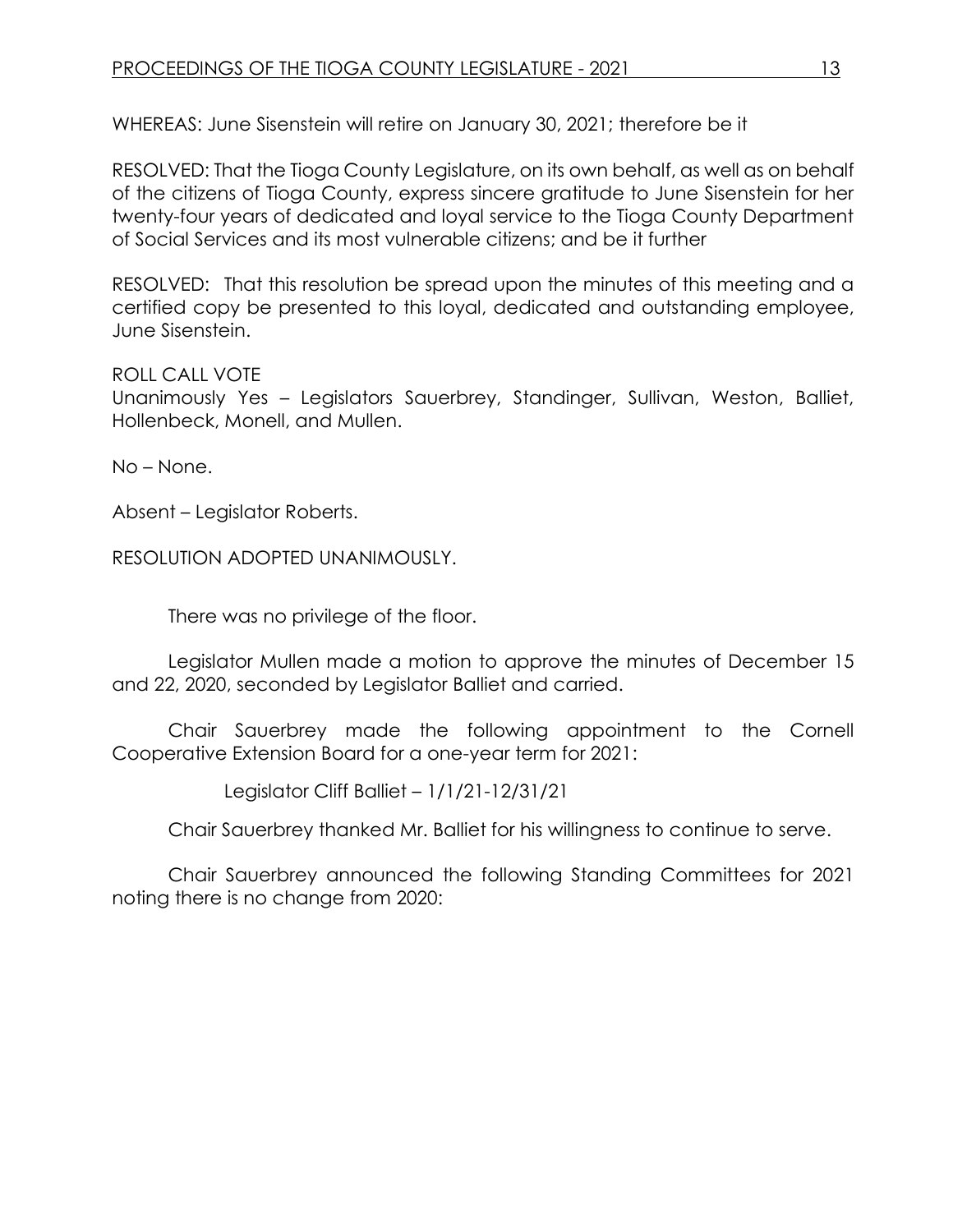# *STANDING COMMITTEES OF THE COUNTY LEGISLATURE OF THE COUNTY OF TIOGA FOR 2021*

|                                                                                                          | Chairman          |                   |            |          |
|----------------------------------------------------------------------------------------------------------|-------------------|-------------------|------------|----------|
| 1. Administrative Services<br>(County Clerk, Historian,<br><b>Real Property, Veterans,</b><br>Elections) | <b>Balliet</b>    | Mullen            | Standinger | Sullivan |
| 2. Economic Development/<br><b>Planning/Tourism/</b><br><b>Agriculture</b>                               | Weston            | <b>Hollenbeck</b> | Mullen     | Roberts  |
| 3. Finance/Legal & Safety                                                                                | <b>Monell</b>     | All Legislators   |            |          |
| 4. Information Technology                                                                                | <b>Sullivan</b>   | <b>Balliet</b>    | Monell     | Roberts  |
| 5. Legislative Worksessions/<br>Legislative Support                                                      | Sauerbrey         | All Legislators   |            |          |
| 6. Health & Human Services                                                                               | Standinger        | Monell            | Mullen     | Sullivan |
| 7. Public Safety/ Probation & DWI                                                                        | <b>Mullen</b>     | <b>Hollenbeck</b> | Standinger | Weston   |
| <b>8. Public Works/ Capital Projects</b>                                                                 | <b>Roberts</b>    | <b>Balliet</b>    | Standinger | Weston   |
| 9. Personnel/ADA                                                                                         | <b>Hollenbeck</b> | <b>Balliet</b>    | Monell     | Weston   |

Chair Sauerbrey stated all Legislative Committees met this month and the minutes are or will be on file with the Clerk of the Legislature.

Legislator Weston made a motion to have the following six resolutions, all reappointments to the Broome-Tioga Workforce Development Board, passed as one, seconded by Legislator Hollenbeck and carried.

Legislator Weston moved for the adoption of the following resolution, seconded by Legislator Hollenbeck.

REFERRED TO: ED&P COMMITTEE

RESOLUTION NO. 13-21 *REAPPOINT MEMBER TO THE BROOME-TIOGA WORKFORCE DEVELOPMENT BOARD*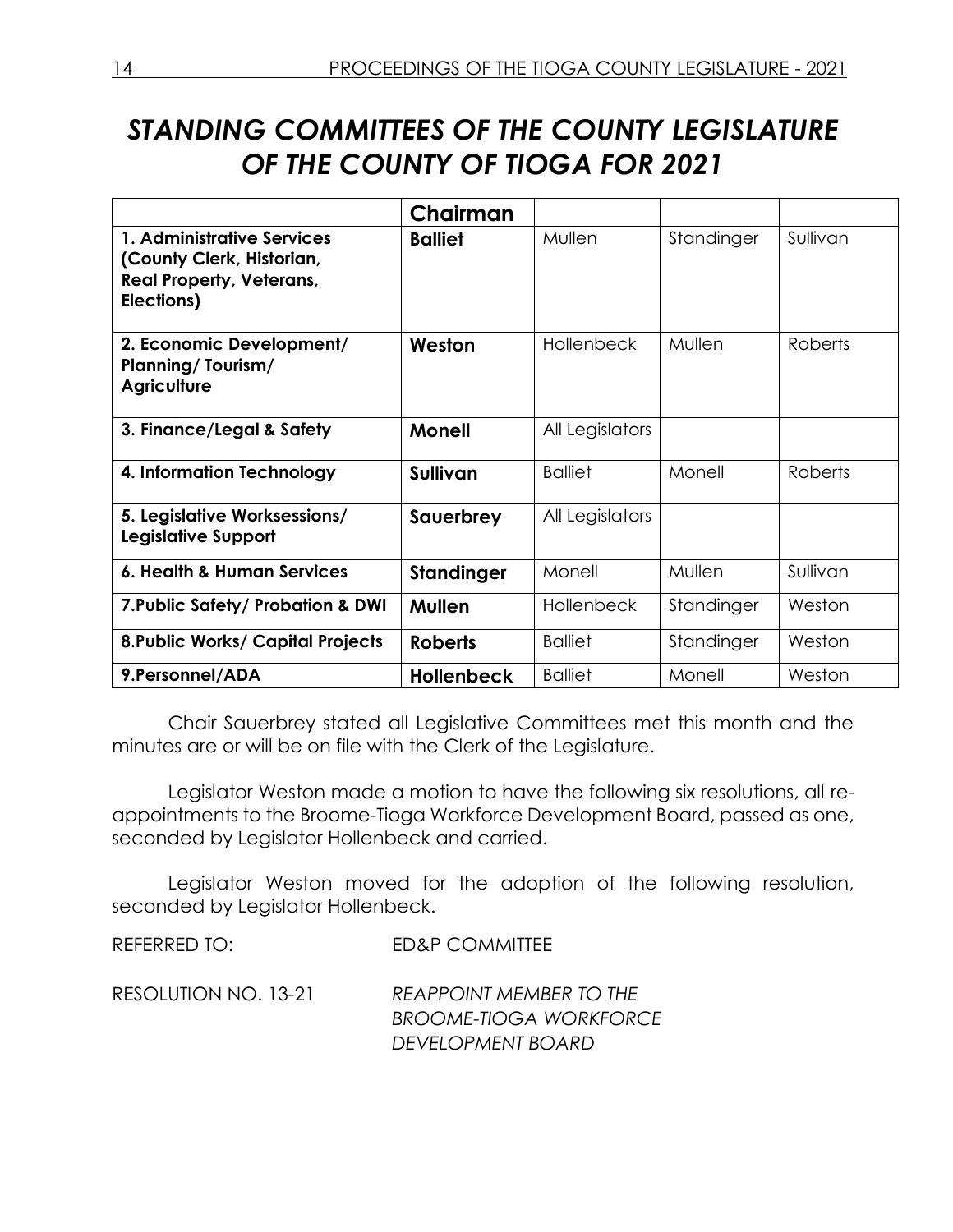WHEREAS: Shawn Yetter's position on the Broome-Tioga Workforce Development Board representing the Public Sector is up for reappointment; and

WHEREAS: Shawn Yetter has agreed to continue to serve for a two-year term on the Broome-Tioga Workforce Development Board; therefore be it

RESOLVED: That the Tioga County Legislature hereby reappoint Shawn Yetter to the Broome-Tioga Workforce Development Board for a two-year term effective January 1, 2021 through December 31, 2022.

ROLL CALL VOTE

Yes – Legislators Sauerbrey, Standinger, Sullivan, Weston, Balliet, Hollenbeck, Monell, and Mullen.

No – None.

Absent – Legislator Roberts.

RESOLUTION ADOPTED.

Legislator Weston moved for the adoption of the following resolution, seconded by Legislator Hollenbeck.

| REFERRED TO:         | ED&P COMMITTEE                                                  |
|----------------------|-----------------------------------------------------------------|
| RESOLUTION NO. 14-21 | <b>REAPPOINT MEMBER TO THE</b><br><b>BROOME-TIOGA WORKFORCE</b> |
|                      | DEVELOPMENT BOARD                                               |

WHEREAS: LeeAnn Tinney's position on the Broome-Tioga Workforce Development Board representing the Public Sector is up for reappointment; and

WHEREAS: LeeAnn Tinney has agreed to continue to serve for a two-year term on the Broome-Tioga Workforce Development Board; therefore be it

RESOLVED: That the Tioga County Legislature hereby reappoint LeeAnn TInney to the Broome-Tioga Workforce Development Board for a two-year term effective January 1, 2021 through December 31, 2022.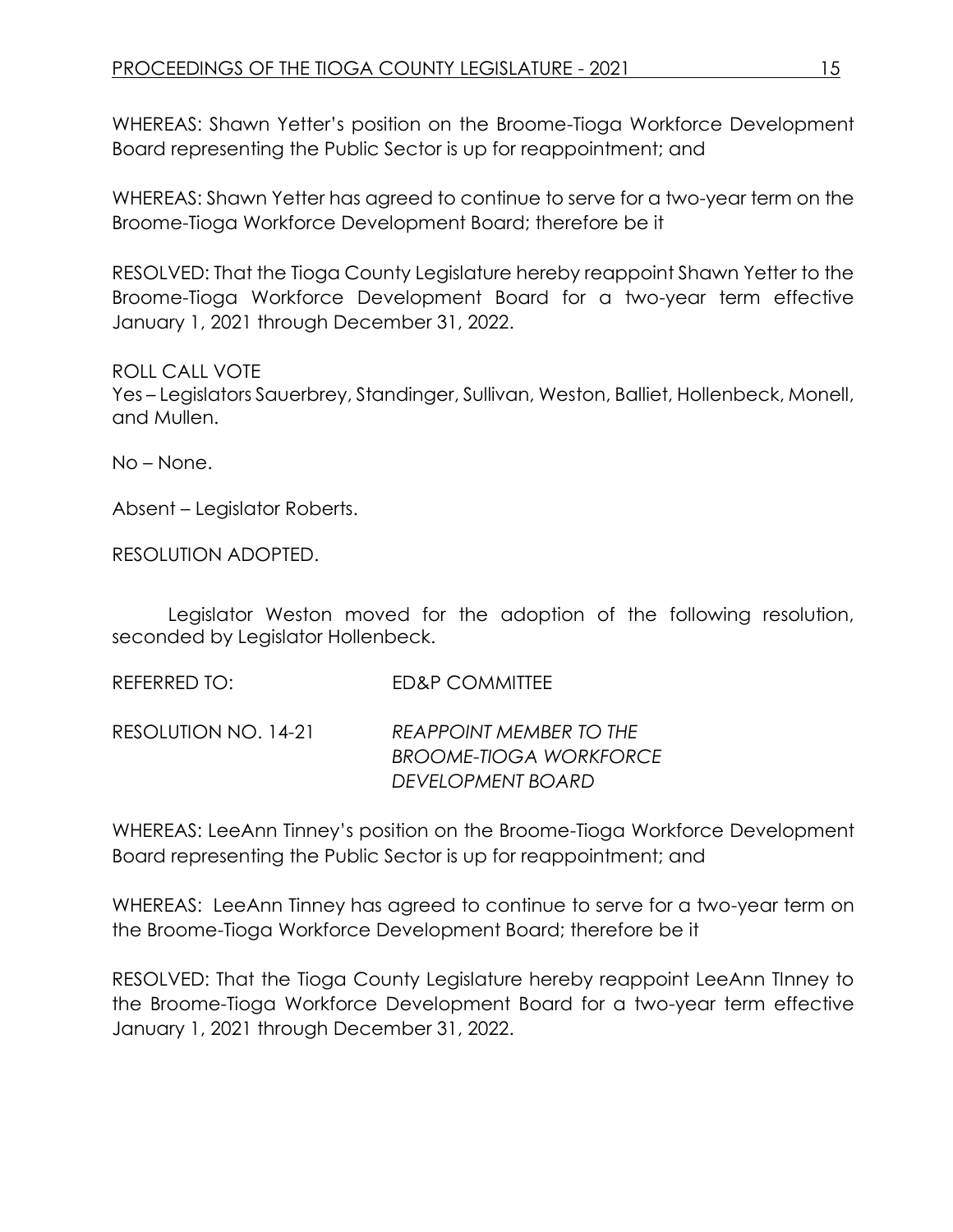ROLL CALL VOTE

Yes – Legislators Sauerbrey, Standinger, Sullivan, Weston, Balliet, Hollenbeck, Monell, and Mullen.

No – None.

Absent – Legislator Roberts.

RESOLUTION ADOPTED.

Legislator Weston moved for the adoption of the following resolution, seconded by Legislator Hollenbeck.

| REFERRED TO:         | ED&P COMMITTEE                                                                       |
|----------------------|--------------------------------------------------------------------------------------|
| RESOLUTION NO. 15-21 | <b>REAPPOINT MEMBER TO THE</b><br><b>BROOME-TIOGA WORKFORCE</b><br>DEVELOPMENT BOARD |

WHEREAS: Karen Shelp's position on the Broome-Tioga Workforce Development Board representing the Private Sector is up for reappointment for a term of 3 years; and

WHEREAS: Karen Shelp has agreed to continue to serve for a three-year term on the Broome-Tioga Workforce Development Board; therefore be it

RESOLVED: That the Tioga County Legislature hereby reappoint Karen Shelp to the Broome-Tioga Workforce Development Board for a three-year term effective January 1, 2021 through December 31, 2023.

ROLL CALL VOTE Yes – Legislators Sauerbrey, Standinger, Sullivan, Weston, Balliet, Hollenbeck, Monell, and Mullen.

No – None.

Absent – Legislator Roberts.

RESOLUTION ADOPTED.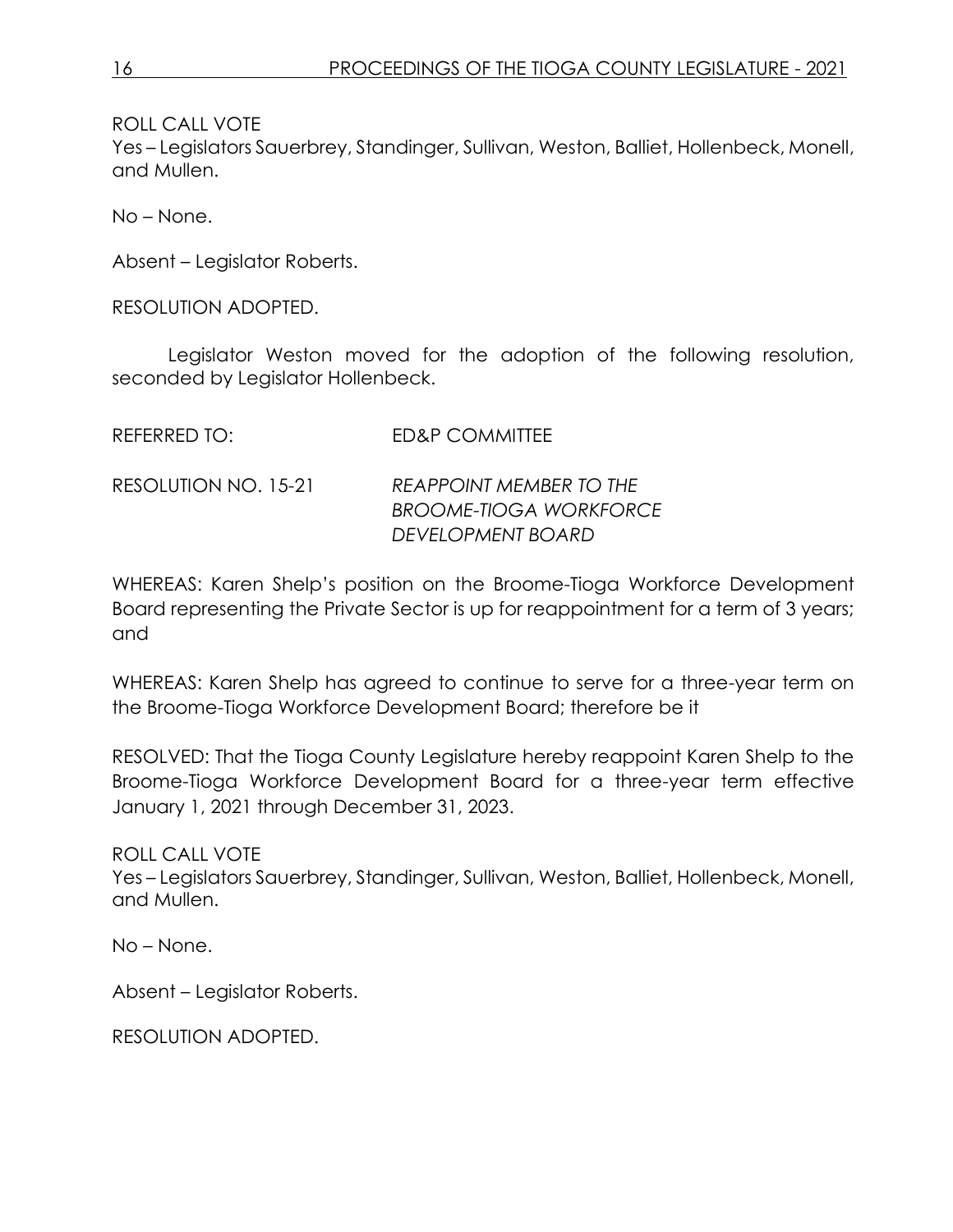Legislator Weston moved for the adoption of the following resolution, seconded by Legislator Hollenbeck.

| REFERRED TO:         | ED&P COMMITTEE                                                                       |
|----------------------|--------------------------------------------------------------------------------------|
| RESOLUTION NO. 16-21 | <b>REAPPOINT MEMBER TO THE</b><br><b>BROOME-TIOGA WORKFORCE</b><br>DEVELOPMENT BOARD |

WHEREAS: J. Brian Scanlon's position on the Broome-Tioga Workforce Development Board representing the Private Sector is up for reappointment for a term of 3 years; and

WHEREAS: J. Brian Scanlon has agreed to continue to serve for a three-year term on the Broome-Tioga Workforce Development Board; therefore be it

RESOLVED: That the Tioga County Legislature hereby reappoint J. Brian Scanlon to the Broome-Tioga Workforce Development Board for a three-year term effective January 1, 2021 through December 31, 2023.

ROLL CALL VOTE Yes – Legislators Sauerbrey, Standinger, Sullivan, Weston, Balliet, Hollenbeck, Monell, and Mullen.

No – None.

Absent – Legislator Roberts.

RESOLUTION ADOPTED.

Legislator Weston moved for the adoption of the following resolution, seconded by Legislator Hollenbeck.

REFERRED TO: FD&P COMMITTEE

RESOLUTION NO. 17-21 *REAPPOINT MEMBER TO THE BROOME-TIOGA WORKFORCE DEVELOPMENT BOARD*

WHEREAS: Chris Powers' position on the Broome-Tioga Workforce Development Board representing the Private Sector is up for reappointment for a term of 3 years; and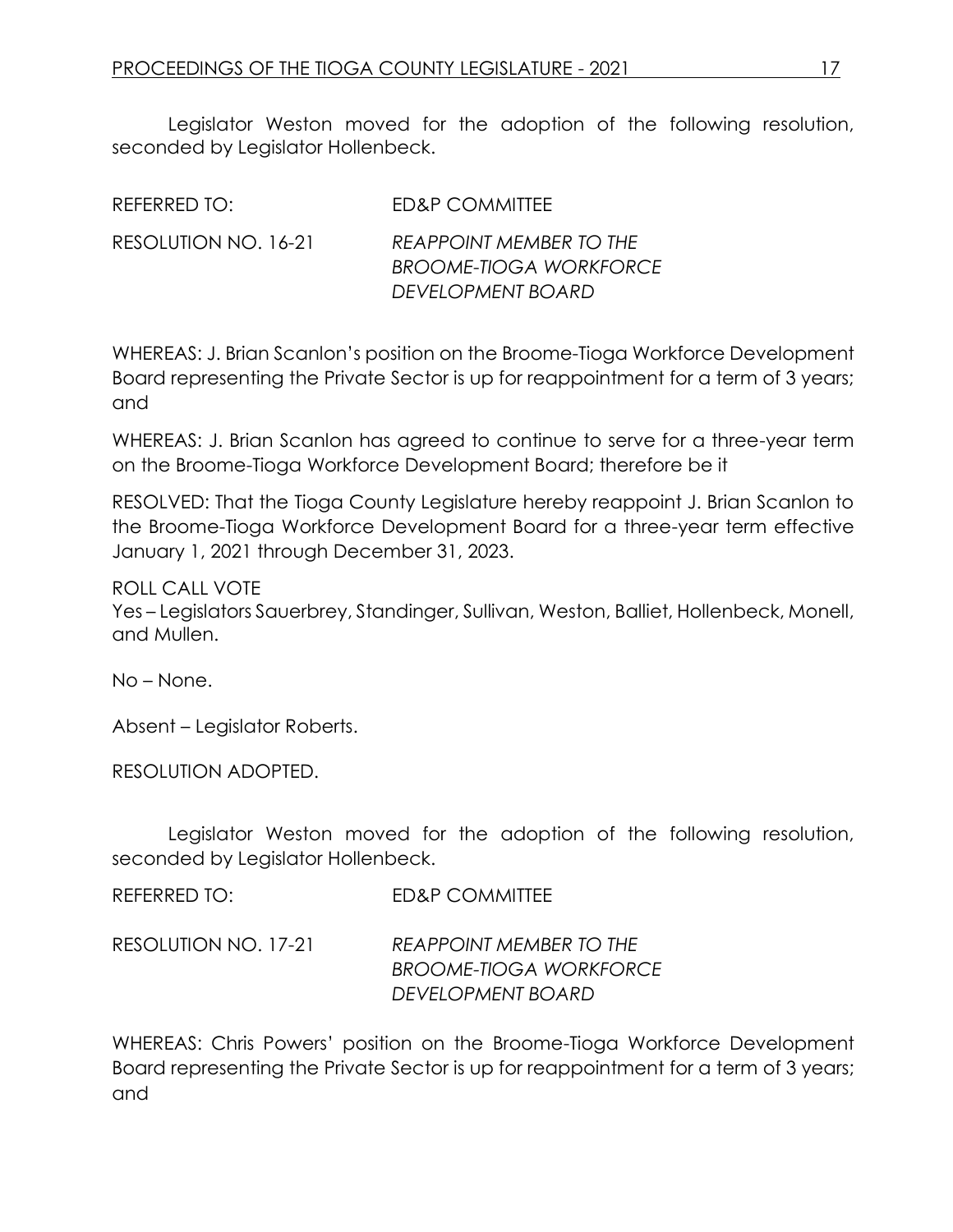WHEREAS: Chris Powers has agreed to continue to serve for a three-year term on the Broome-Tioga Workforce Development Board; therefore be it

RESOLVED: That the Tioga County Legislature hereby reappoint Chris Powers to the Broome-Tioga Workforce Development Board for a three-year term effective January 1, 2021 through December 31, 2023.

ROLL CALL VOTE

Yes – Legislators Sauerbrey, Standinger, Sullivan, Weston, Balliet, Hollenbeck, Monell, and Mullen.

No – None.

Absent – Legislator Roberts.

RESOLUTION ADOPTED.

Legislator Weston moved for the adoption of the following resolution, seconded by Legislator Hollenbeck.

| <b>REFERRED TO:</b> | <b>ED&amp;P COMMITTEE</b> |
|---------------------|---------------------------|
|                     |                           |

RESOLUTION NO. 18-21 *REAPPOINT MEMBER TO THE BROOME-TIOGA WORKFORCE DEVELOPMENT BOARD*

WHEREAS: Maureen Abbott's position on the Broome-Tioga Workforce Development Board representing the Public Sector is up for reappointment; and

WHEREAS: Maureen Abbott has agreed to continue to serve for a four-year term on the Broome-Tioga Workforce Development Board; therefore be it

RESOLVED: That the Tioga County Legislature hereby reappoint Maureen Abbott to the Broome-Tioga Workforce Development Board for a four-year term effective January 1, 2021 through December 31, 2024.

ROLL CALL VOTE

Yes – Legislators Sauerbrey, Standinger, Sullivan, Weston, Balliet, Hollenbeck, Monell, and Mullen.

No – None.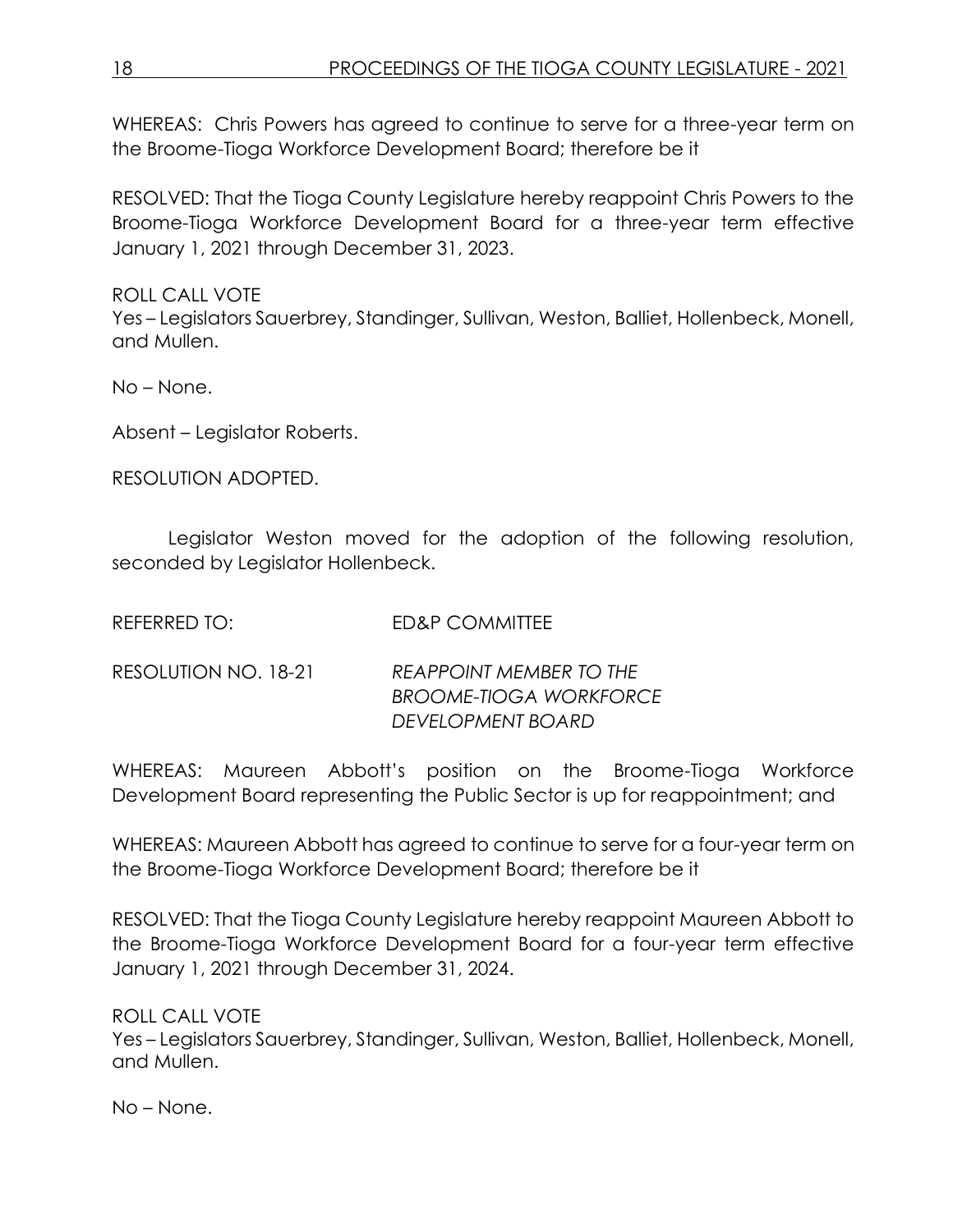Absent – Legislator Roberts.

RESOLUTION ADOPTED.

Legislator Weston moved for the adoption of the following resolution, seconded by Legislator Hollenbeck.

REFERRED TO: ED&P COMMITTEE

RESOLUTION NO. 19-21 *RECOMMEND MEMBERS TO THE SUSQUEHANNA HERITAGE AREA COMMISSION* 

WHEREAS: Per Resolution 25-16, the Tioga County Legislature resolved that the Economic Development and Planning Committee recommend designees for the Municipal Representative and also the Advisory Board Member on the Susquehanna Heritage Area (SHA) Commission for the term of office of the County Legislative Chair who appoints said persons; and

WHEREAS: Currently Rebecca Maffei, Tioga County Tourism Director, and Abbey Hendrickson, Community Development Specialist of Economic Development and Planning, have been serving as the two (2) SHA Commission members; and

WHEREAS: Rebecca Maffei, Tioga County Tourism Director, and Abbey Hendrickson, Community Development Specialist of Economic Development and Planning, are willing to serve as the two (2) SHA Commission members; therefore be it

RESOLVED: That the Economic Development and Planning Committee recommend Rebecca Maffei, the Tioga County Tourism Director, continue to serve as the Municipal Representative and Abbey Hendrickson, Community Development Specialist, continue to serve as the Advisory Board member on the Susquehanna Heritage Area Commission for the term of office of the County Legislative Chair who appoints said person.

#### ROLL CALL VOTE

Yes – Legislators Sauerbrey, Standinger, Sullivan, Weston, Balliet, Hollenbeck, Monell, and Mullen.

No – None.

Absent – Legislator Roberts.

RESOLUTION ADOPTED.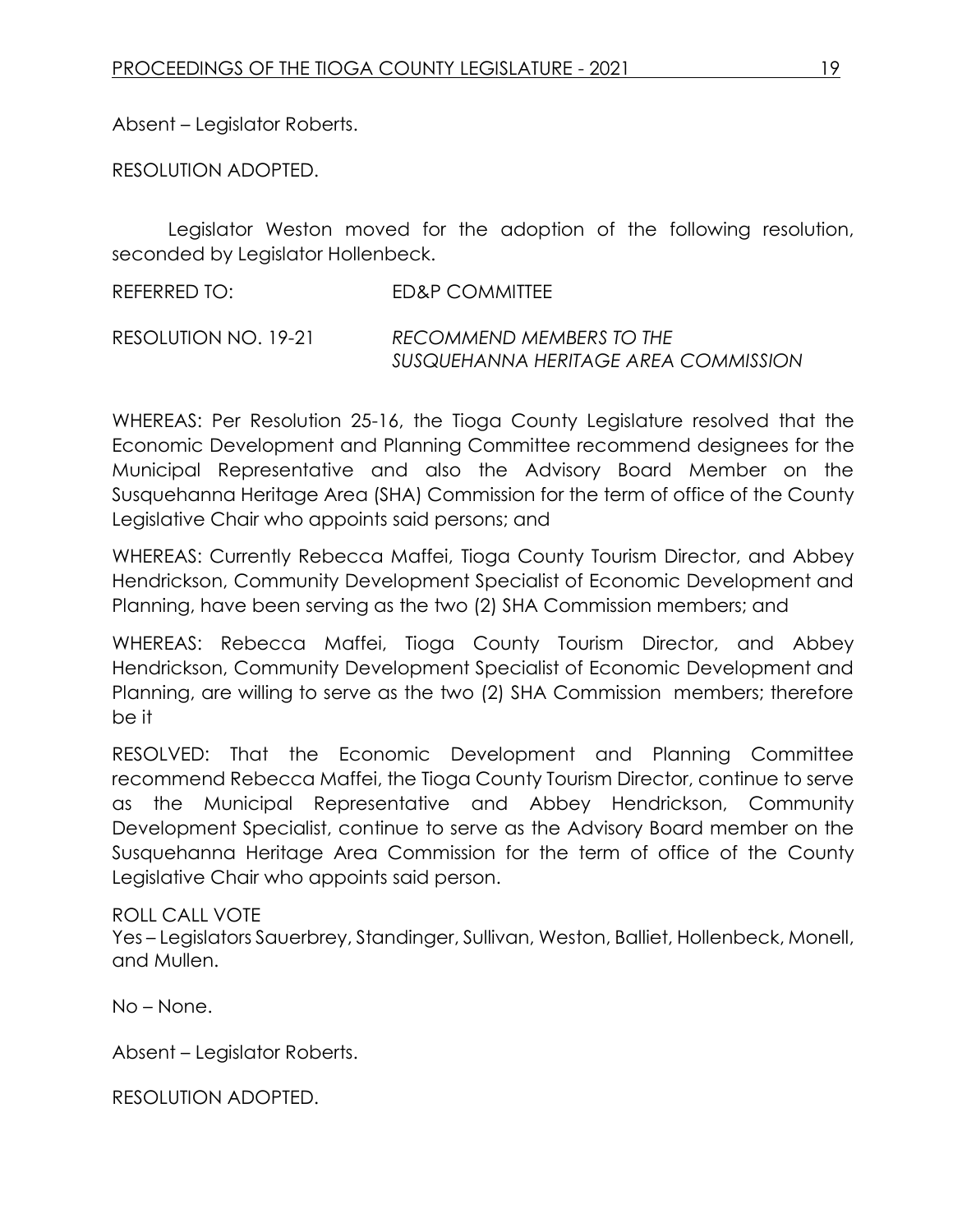Legislator Balliet moved for the adoption of the following resolution, seconded by Legislator Sullivan.

REFERRED TO: ADMINISTRATIVE SERVICES COMMITTEE

RESOLUTION NO. 20-21 *HISTORY OF TIOGA COUNTY BELL OF SESSIONS AND RETURN OF HISTORICAL ARTIFACT*

WHEREAS: In 1823, the first Tioga County Courthouse was built in Owego and in 1855 improvements were made to the building including a cupola for a bell; and

WHEREAS: The Tioga County Board of Supervisors approved the sum of \$300.00 be raised for the purpose of procuring a suitable courthouse bell to be hung in the cupola of the courthouse as documented in the November 16, 1855 journal of proceedings; and

WHEREAS: The actual cost of the bell was only \$200.00 due to the foundry granting a discount because of failure to enter a complete year date on the bell and only scribed 185 that should have been the year 1855 or 1856; and

WHEREAS: In 1868, the courthouse was declared unsuitable for legal business; and

WHEREAS: In 1871, the Village of Owego deeded a plot of land on the public square for Tioga County to build a new courthouse, which was erected in 1872-1873. After the construction of the new courthouse, the bell was removed from the former courthouse and installed in the southwest tower and used as the Bell of Sessions on November 25, 1873; and

WHEREAS: In 1931, it was determined the towers on the 1872 courthouse were in disrepair and too costly to rebuild back to their original design. Therefore, the towers were lowered and the courthouse Bell of Sessions was removed from the tower and no longer used by Tioga County; and

WHEREAS: The Village of Owego Board of Trustees requested the Bell of Sessions be loaned to the Village of Owego and placed in the Croton Hose Co. No. 3 fire station on Talcott Street to be used as the fire bell with the stipulation that it is to be returned to the County of Tioga, upon request of this Board, or at such time the Croton Hose Co. No. 3 fire station deemed the bell was no longer needed; and

WHEREAS: In December 1952, the Croton Hose Co. No. 3 fire station removed the bell and replaced it with a siren. It is at this time the bell should have been returned to Tioga County, as previously stipulated; and

WHEREAS: In 1953, Croton Hose Co. No. 3 inadvertently donated the bell to the Lounsberry Methodist Church in Nichols, NY. The Lounsberry Methodist Church was in the process of rebuilding their church due to their former church being destroyed by fire in October 1952. The church held their opening for worship of the rebuilt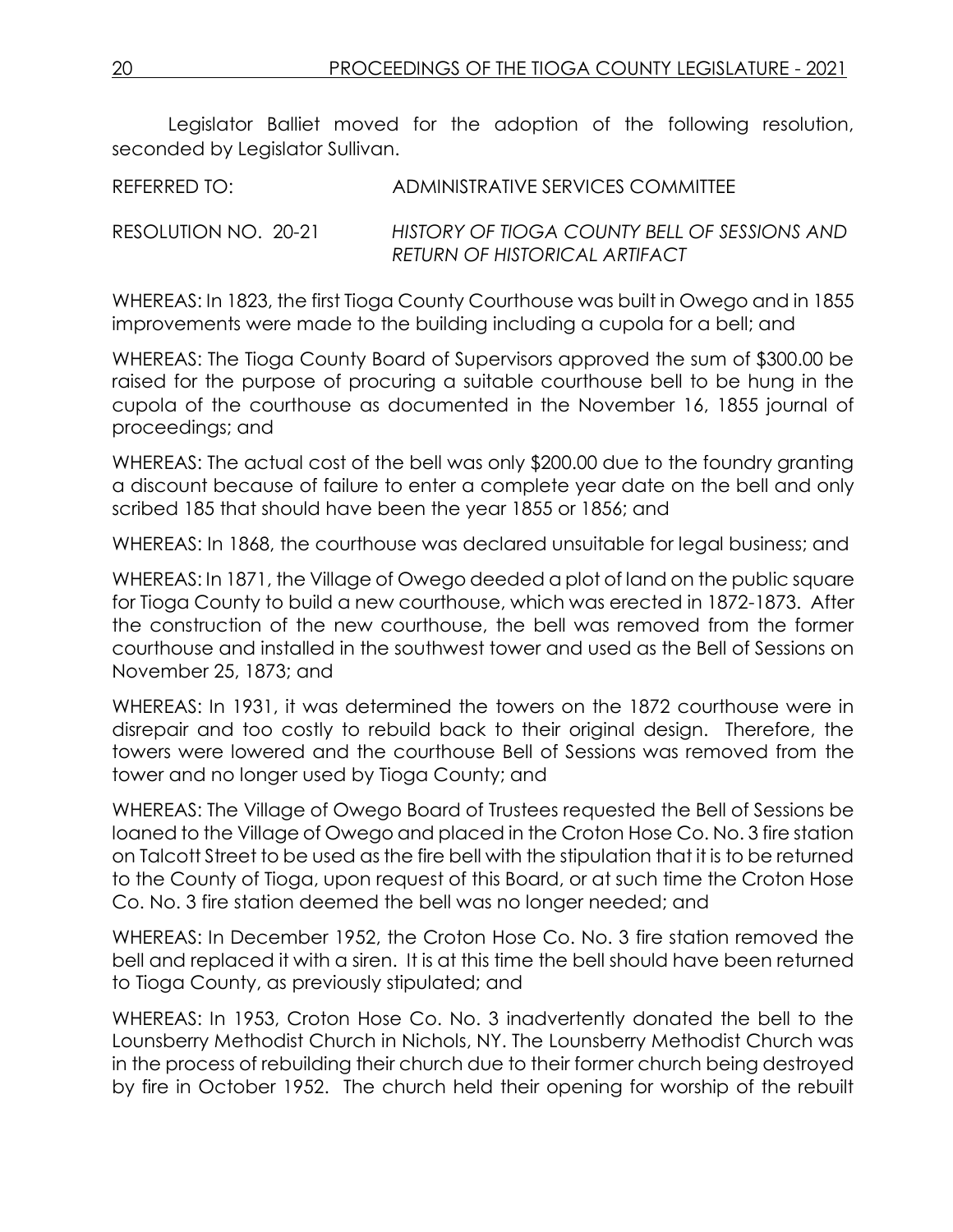church on April 3, 1955 noting the church bell donation from the Owego Fire Department in their Souvenir Booklet of the Opening for Worship of the Rebuilt Lounsberry Methodist Church; and

WHEREAS: Tioga County Historian Emma Sedore has researched and outlined the timeline of the Tioga County Bell of Sessions as documented by Tioga County Journal of Proceedings, Croton Hose Co. No. 3 Minute Book; and the Souvenir Booklet of the Opening for Worship of the Rebuilt Lounsberry Church; and

WHEREAS: The church bell in the steeple of the Lounsberry United Methodist Church located at 3586 East River Road, Nichols, NY is the original bell that was purchased by Tioga County and hung in the cupola of the first courthouse in Owego, NY; therefore be it

RESOLVED: The Bell of Sessions is a historical artifact and is legally the property of Tioga County, NY and must be returned to Tioga County, NY if the Lounsberry United Methodist Church deems it is no longer of use to them or upon request of the County for any reason; and be it further

RESOLVED: That a copy of this resolution be sent to the Lounsberry United Methodist Church.

Legislator Standinger spoke. "I just want to thank Emma Sedore for all the research she did. She really devoted a lot of time and energy in locating this bell. She took it on as a personal project and it is a treasure to have somebody like that as a historical investigator. I commend her efforts."

Chair Sauerbrey spoke. "I concur with Legislator Standinger."

Legislator Mullen spoke. "It was an amazing story. She did an incredible job."

# ROLL CALL VOTE

Yes – Legislators Sauerbrey, Standinger, Sullivan, Weston, Balliet, Hollenbeck, Monell, and Mullen.

No – None.

Absent – Legislator Roberts.

RESOLUTION ADOPTED.

Legislator Monell moved for the adoption of the following resolution, seconded by Legislator Mullen.

REFERRED TO: LEGISLATIVE WORKSESSION

RESOLUTION NO. 21-21 *ADOPT LOCAL LAW NO. 1 OF 2021*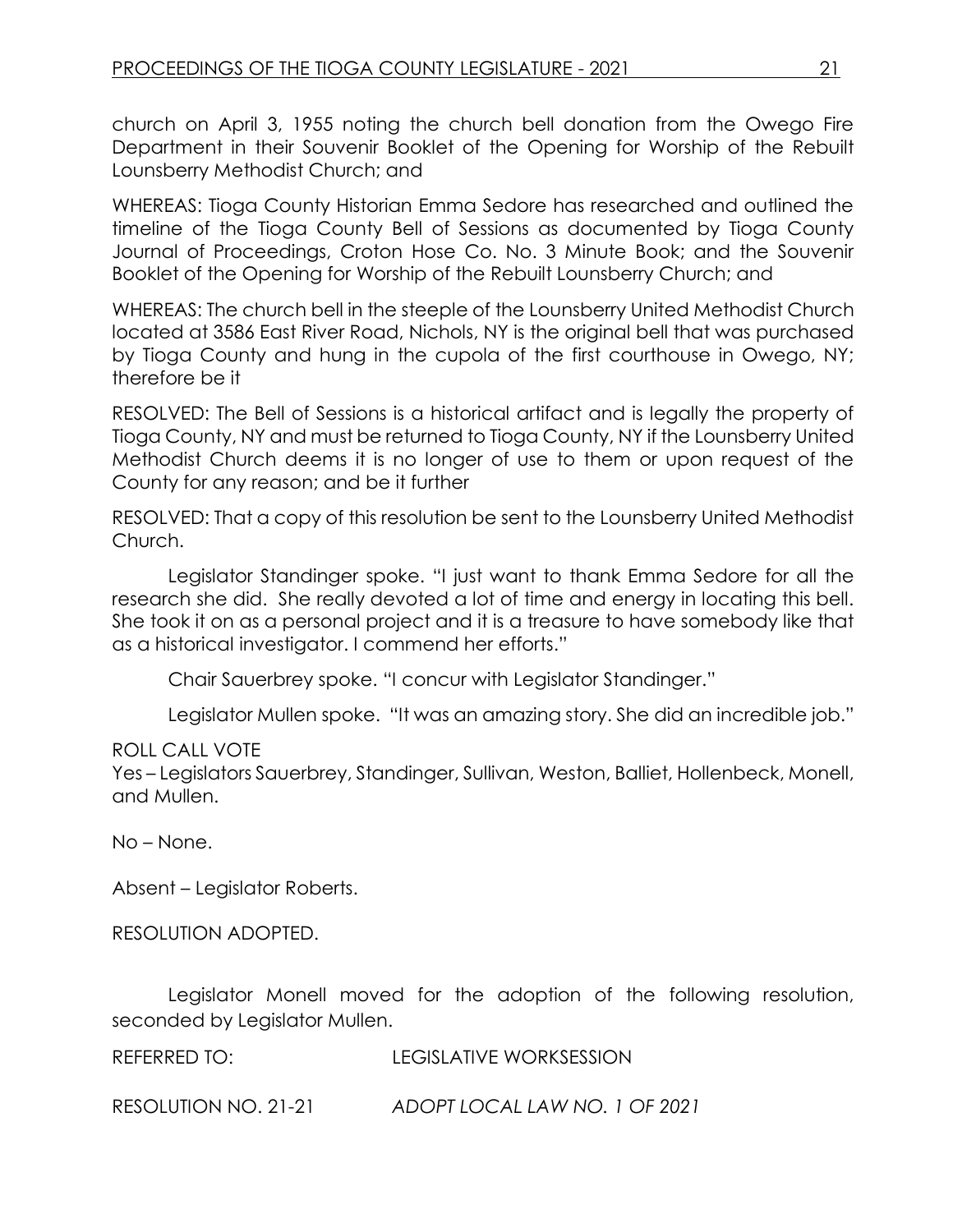WHEREAS: A public hearing was held on January 7, 2021 following due notice thereof to consider the adoption of Local Law Introductory No. A of the Year 2021 A Local Law to establish the staggered terms of Tioga County Legislators as established in Local Law No. 2 of 1994 and Local Law No. 2 of 2011; and

WHEREAS: It is in the best interests of the residents of Tioga County to adopt such Local Law which will be Local Law No. 1 of 2021; therefore be it

RESOLVED: That the following Local Law be and hereby is adopted;

County of Tioga

Local Law No. 1 of the Year 2021.

A Local Law to establish the staggered terms of Tioga County Legislators as established in Local Law No. 2 of 1994 and Local Law No. 2 of 2011.

Be It Enacted by the Legislature of the County of Tioga as follows:

# SECTION 1: TERMS OF OFFICE

Notwithstanding the provisions of any general, special or local law to the contrary, members of the Tioga County Legislature shall continue to be elected to staggered terms of three and four years over a ten-year cycle as established in Local Law No. 2 of 1994 and Local Law No. 2 of 2011.

# SECTION 2: STAGGERED TERMS OF OFFICE

- A. The seven County Legislative Districts shall be divided into two groups as follows:
	- 1. Group One shall consist of:
		- a. The representative from District No 1
		- b. The representative from District No 2
		- c. The representatives from District No. 4
		- d. The representative from District No. 5
	- 2. Group Two shall consist of:
		- a. The representative from District No. 3
		- b. The representative from District No. 6
		- c. The representatives from District No. 7
- B. The County Legislators elected from the County Legislative Districts included in Group One shall be elected for a term of four (4) years at the general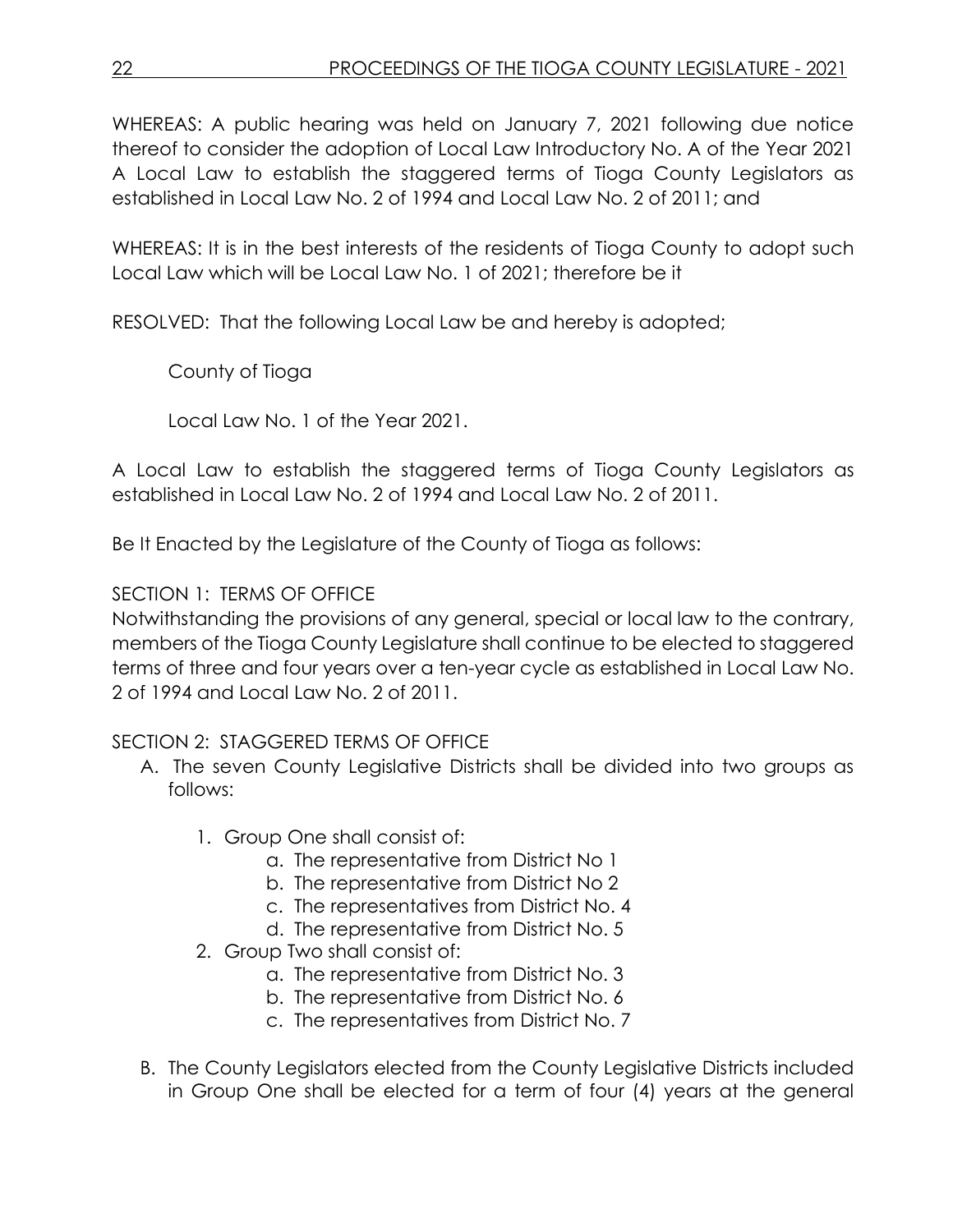election to be held in the year Two Thousand Twenty-One (2021) and shall be elected for a term of three (3) years at the general elections to be held Two Thousand Twenty-Five (2025) and Two Thousand Twenty-Eight (2028).

- C. The County Legislators from the County Legislative Districts included in Group Two shall be elected for a term of three (3) years at the general elections to be held in the years Two Thousand Twenty-One (2021) and Two Thousand Twenty-Four (2024) and shall be elected for a term of four (4) years at the general election to be held in Two Thousand Twenty-Seven (2027).
- D. Subject to reapportionment, if necessary, staggered terms shall be utilized in the general elections following succeeding federal decennial censuses.

# SECTION 3: COUNTY ATTORNEY

The term of office of the County Attorney shall be the same as the term of office of the Legislators in Group One.

SECTION 4: LEGISLATIVE CLERK

The term of office of the Legislative Clerk shall be the same as the term of office of the Legislators in Group One.

SECTION 5: BUDGET OFFICER

The term of office of the Budget Officer shall be the same as the term of office of the Legislators in Group One.

SECTION 6: EFFECTIVE DATE This local law shall be effective on the date of adoption.

And be it further

RESOLVED: That the Clerk of the Legislature be and hereby is directed, pursuant to Local Law No. 4 of 1992, to cause to be published in the official newspapers of the County of Tioga a synopsis of such Local Law, such synopsis to be within ten days after adoption of the Local Law; and be it further

RESOLVED: That the Clerk of the Legislature be and hereby is directed within five days after adoption of such Local Law to cause the Local Law to be filed as required by the Municipal Home Rule Law Section 27.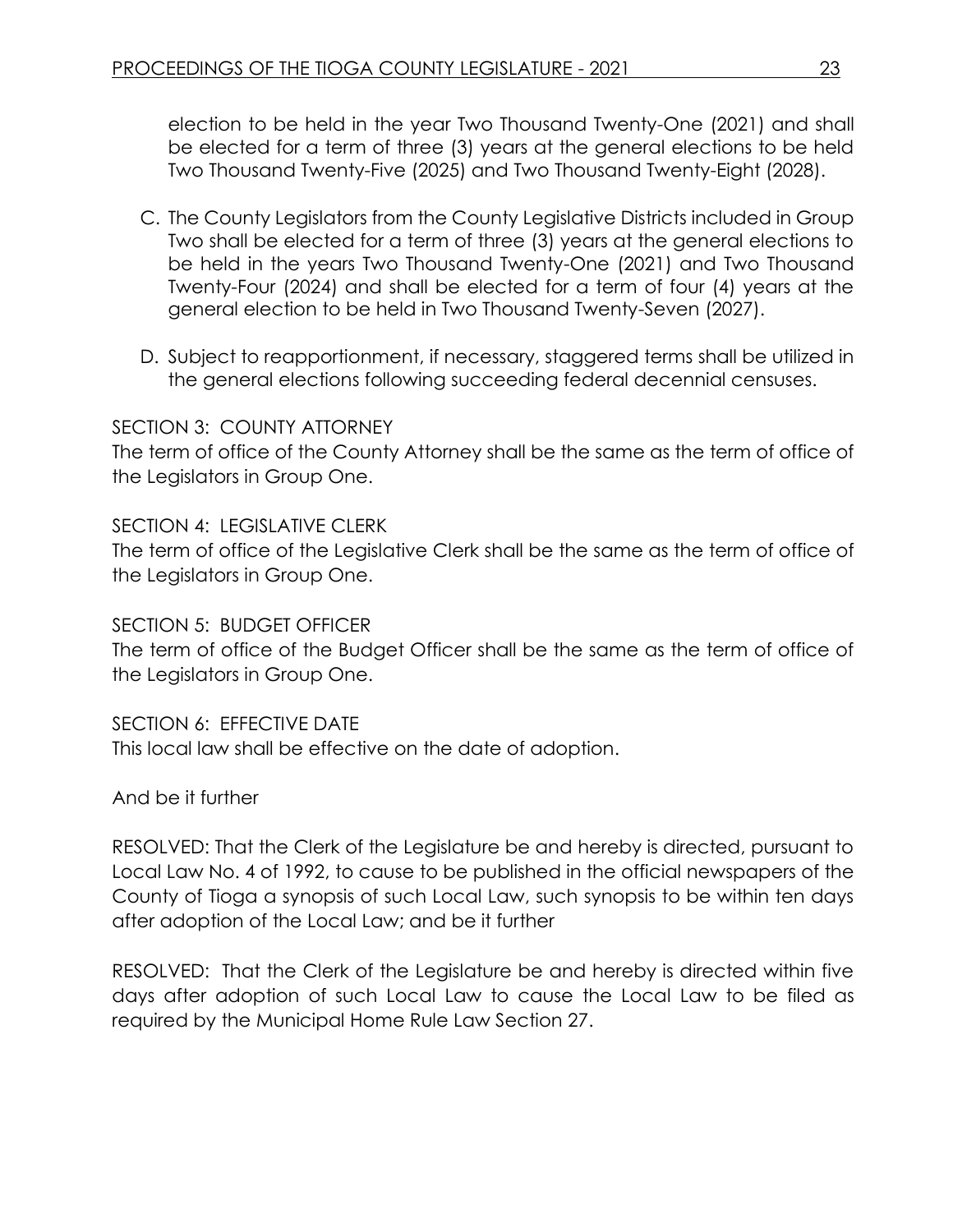ROLL CALL VOTE

Yes – Legislators Sauerbrey, Standinger, Sullivan, Weston, Balliet, Hollenbeck, Monell, and Mullen.

No – None.

Absent – Legislator Roberts.

RESOLUTION ADOPTED.

Legislator Mullen moved for the adoption of the following resolution, seconded by Legislator Hollenbeck.

REFERRED TO: PUBLIC SAFETY COMMITTEE RESOLUTION NO. 22-21 *RESOLUTION TO CONTRACT WITH NATIONAL TEST SYSTEMS FOR INSTANT URINE TESTS AND LAB TESTING*

WHEREAS: Tioga County Probation needs to purchase instant urine testing products and lab services to provide confirmed test results for defendants and respondents court ordered to submit to substance abuse testing; and

WHEREAS: Tioga County Probation has obtained three estimates for the purchase of instant urine testing products as follows:

- 1. MED-TOX (NYS Contract) \$4.13 each for 5 panel test (THC/COC/OPI/AMP/PCP)\* not enough drugs
- 2. Premier Biotech- \$7.87 each for 9 panel test
- 3. Mercedes Premier \$4.13 each for 12 panel test (AMP/BAR/BZO/COC/MET/MDMA/MTD/MOP/OXY/THC/BUP/ETG)
- ▶ National Test Systems \$3.60 each for 12 panel test plus adulterant test (COC/THC/MOP/AMP/MET/BZO/MTD/OXY/MDMA/BUP/FEN/ETG)

The cost to purchase testing supplies from National Test Systems is less expensive and more expeditious for Probation's testing program; and

WHEREAS: Tioga County Probation previously sent urine samples for confirmation testing to Thomas G. Rosano PhD. LLC DBA National Toxicology Center in Albany,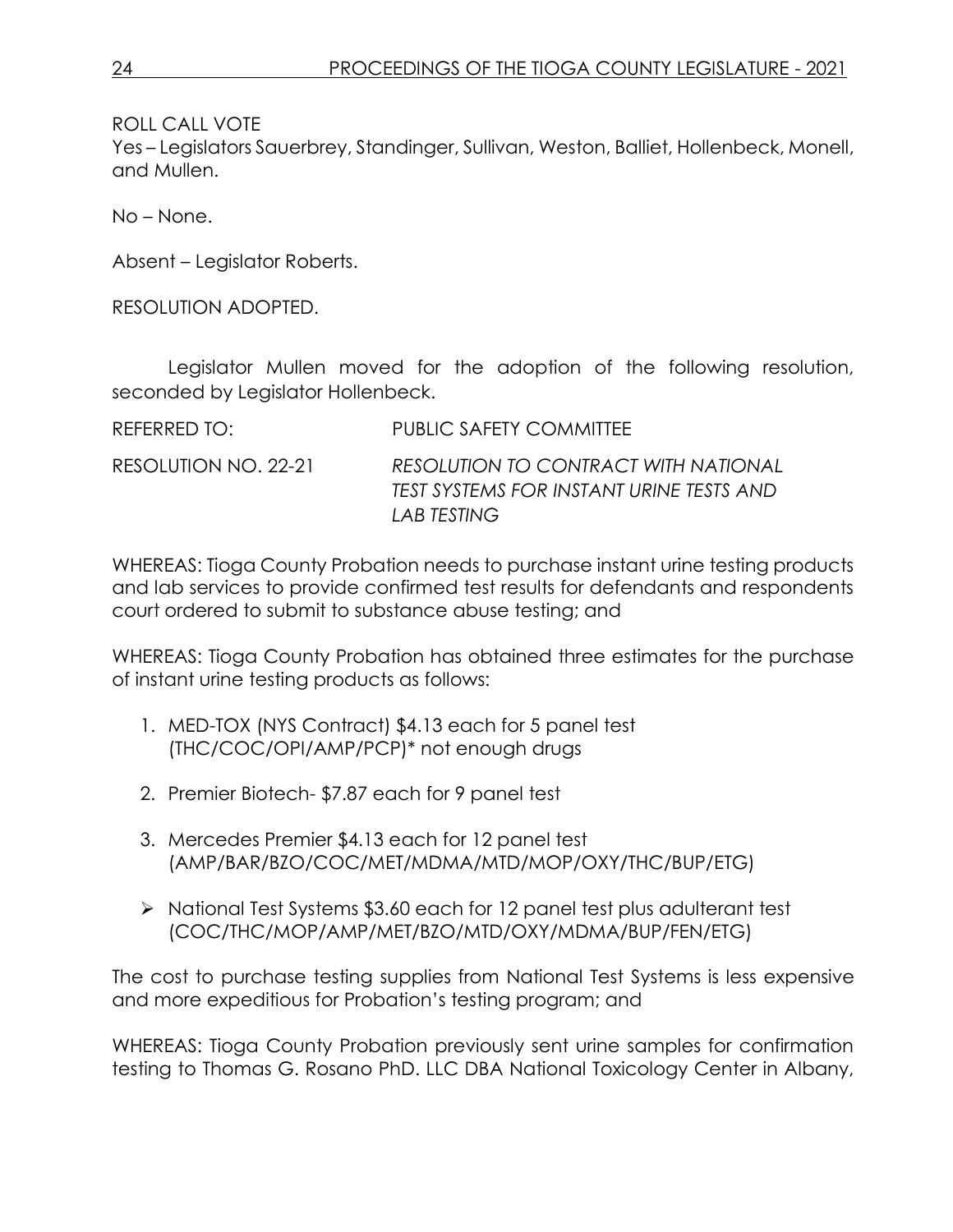NY. This testing service has increased in price to the point that it is no longer fiscally prudent for Probation to continue using; and

WHEREAS: National Test Systems also has lab services available for urine samples confirmation with pricing as follows:

Class I Drugs: (AMP/MET/MDMA/THC/COC/BAR/MTD/PCP) \$17.00/ drug Class II Drugs: (OPI/OXY/6MAM/BZO/BUP/FYL/GABA/KRA/TRAM) \$24.00/ drug Class III Drugs: (K2/SPICE)  $$44.00/$  drug

Therefore be it

RESOLVED: That the Tioga County Probation Director is approved to contract with National Test Systems to purchase instant testing supplies and lab services in 2021, if the contract is approved by the County Attorney.

ROLL CALL VOTE Yes – Legislators Sauerbrey, Standinger, Sullivan, Weston, Balliet, Hollenbeck, Monell, and Mullen.

No – None.

Absent – Legislator Roberts.

RESOLUTION ADOPTED.

Legislator Mullen moved for the adoption of the following resolution, seconded by Legislator Hollenbeck.

| REFERRED TO:         | <b>PUBLIC SAFETY COMMITTEE</b><br><b>FINANCE COMMITTEE</b>                                                                                               |
|----------------------|----------------------------------------------------------------------------------------------------------------------------------------------------------|
| RESOLUTION NO. 23-21 | AUTHORIZE ACCEPTANCE OF 2021 NYS PTS GRANT<br>(PTS-2021-Tioga Co SO-00215-054)<br>APPROPRIATION OF FUNDS & MODIFY 2021 BUDGET<br><b>SHERIFF'S OFFICE</b> |

WHEREAS: The Sheriff's Office applied for and was awarded a NYS PTS (Police Traffic Services) grant (PTS-2021-Tioga Co-SO-00215-054) in the amount of \$14,580; and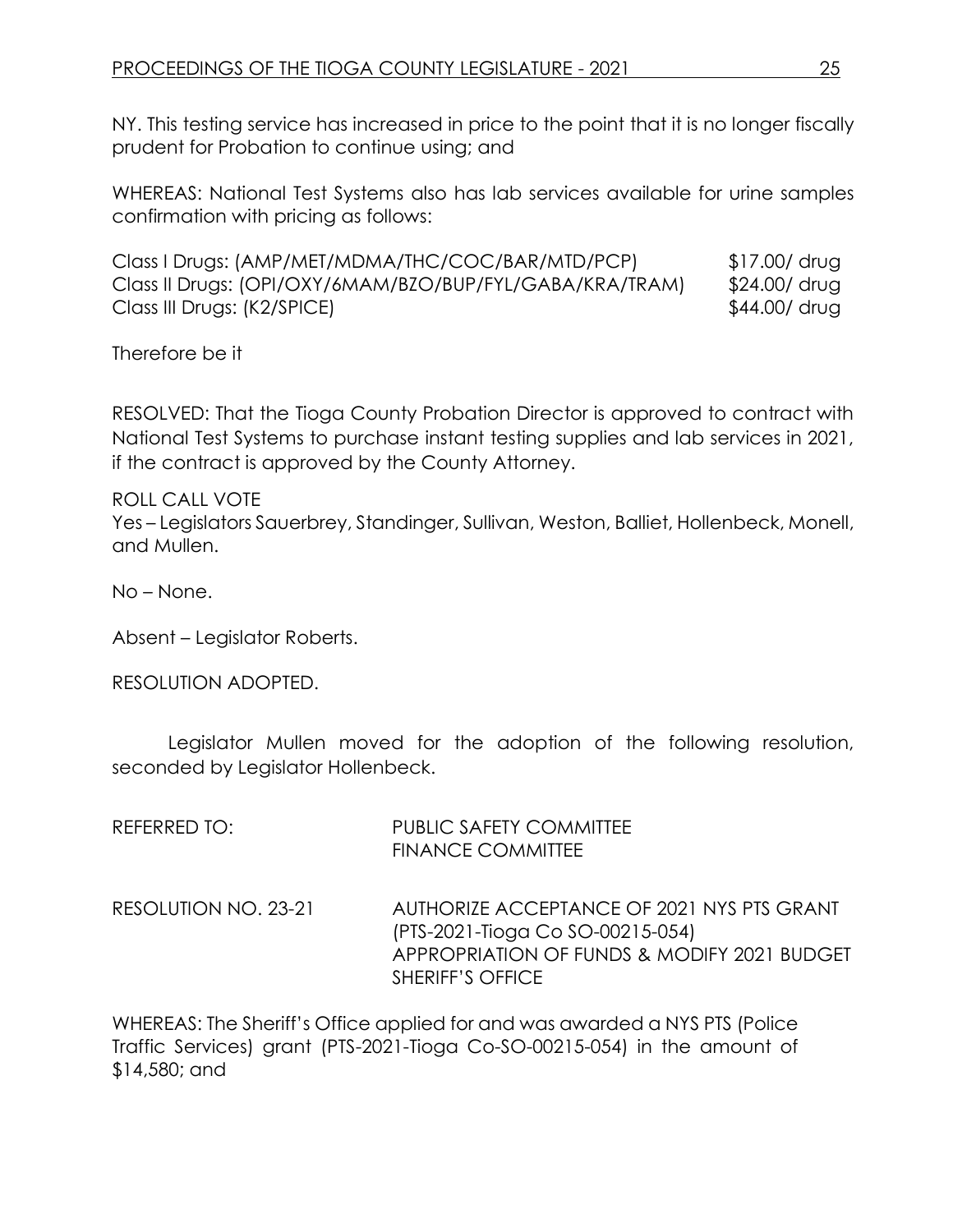WHEREAS: This funding must be accepted and appropriated; therefore be it

RESOLVED: That the Tioga County Legislature authorize the acceptance of this award; and be it further

RESOLVED: That the 2021 budget be modified and funds be appropriated to the following accounts:

| FROM: | A3110.433900 Sheriff-State Aid | \$14,580 |
|-------|--------------------------------|----------|
| TO:   | A3110.510030 Sheriff Overtime  | \$14,580 |

ROLL CALL VOTE

Yes – Legislators Sauerbrey, Standinger, Sullivan, Weston, Balliet, Hollenbeck, Monell, and Mullen.

No – None.

Absent – Legislator Roberts.

RESOLUTION ADOPTED.

Legislator Balliet moved for the adoption of the following resolution, seconded by Legislator Sullivan.

| REFERRED TO:         | ADMINISTRATIVE SERVICES COMMITTEE<br>FINANCE/LEGAL COMMITTEE              |
|----------------------|---------------------------------------------------------------------------|
| RESOLUTION NO. 24-21 | APPLY FOR NYS ELECTIONS CYBERSECURITY<br><b>REMEDIATION GRANT PROGRAM</b> |

WHEREAS: The New York State Board of Elections authorizes a total of \$9 million from federal HAVA funds for use by county boards of elections to implement cybersecurity remediation and mitigation services; and

WHEREAS: Tioga County is authorized to receive up to \$74,661.73 reimbursement from these funds for eligible expenses related to remediation and mitigation services for elections cybersecurity, which have taken place between December 21, 2019 and December 31, 2021; and

WHEREAS: To be eligible for this grant program, the Tioga County Chief Information Officer and Election Commissioners developed a cybersecurity remediation plan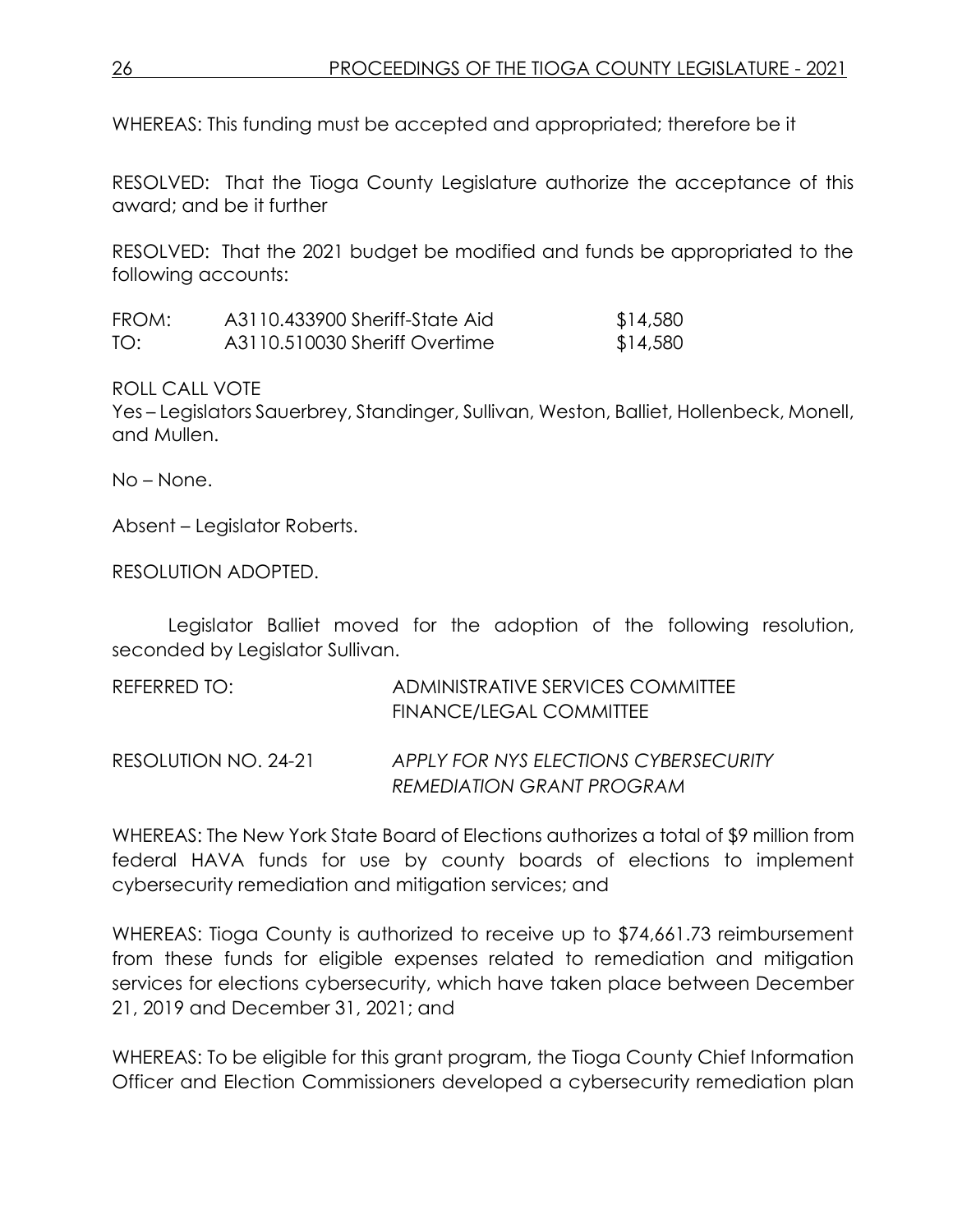during July and August of 2020, which was approved by the NYS Board of Elections in September of 2020; and

WHEREAS: All claims for payment must be submitted to NYS Board of Elections no later than December 31, 2021; and

WHEREAS: This funding must be accepted and appropriated; therefore be it

RESOLVED: That the Tioga County Board of Elections is authorized to apply for the NYS Elections Cybersecurity Grant Program as soon as practicable; and be it further

RESOLVED: That the 2021 budget be modified and funds be appropriated to the following accounts:

| FROM: | H <sub>1450</sub> -440890 | CYBER Federal Aid-HAVA | \$74,661.73 |
|-------|---------------------------|------------------------|-------------|
| TO:   | H1450-520620              | CYBER Software Expense | \$74,661.73 |

# ROLL CALL VOTE

Yes – Legislators Sauerbrey, Standinger, Sullivan, Weston, Balliet, Hollenbeck, Monell, and Mullen.

No – None.

Absent – Legislator Roberts.

RESOLUTION ADOPTED.

Legislator Balliet moved for the adoption of the following resolution, seconded by Legislator Mullen.

| REFERRED TO:         | ADMINISTRATIVE SERVICES COMMITTEE<br><b>FINANCE/LEGAL COMMITTEE</b>                          |
|----------------------|----------------------------------------------------------------------------------------------|
| RESOLUTION NO. 25-21 | AUTHORIZE BOARD OF ELECTIONS TO PURCHASE<br>NEW DOMINION VOTING MACHINES AND<br>AMEND BUDGET |

WHEREAS: The Tioga County IT capital plan included replacing the aging optical scan voting machines in 2020; and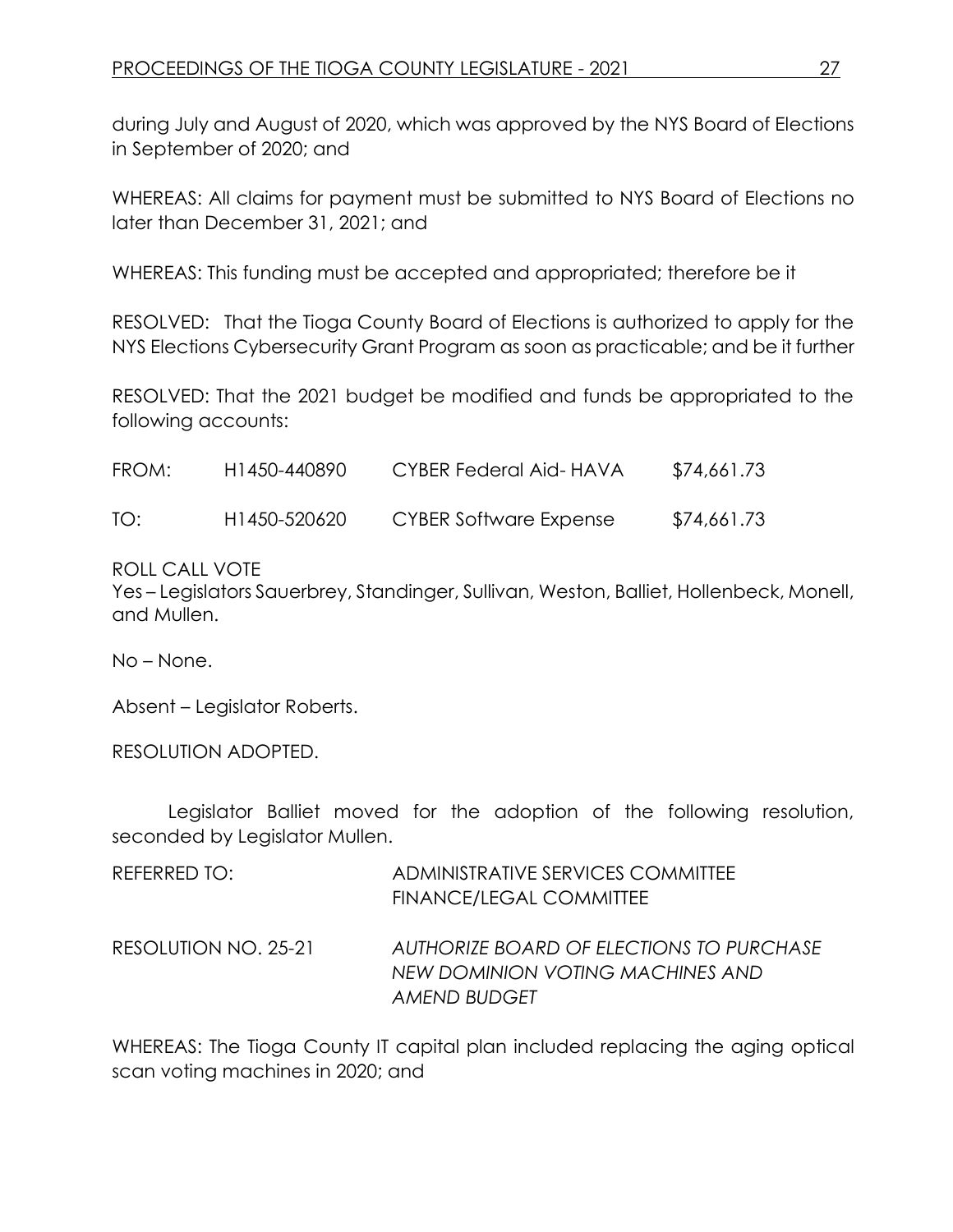WHEREAS: The Election Commissioners opted to postpone the replacement of voting machines to 2021, considering that 2020 would be (and was) a very busy Presidential Election year and the introduction of additional new technology on top of the changes implemented in 2019, such as ePollbooks, could be too much all at once for BOE staff and election inspectors; and

WHEREAS: Dominion Voting Systems provided the Board of Elections with a quote for 26 ImageCast Evolution (ICE) voting machines (state contract number PC66393), and staff training, for \$284,154.00, which would replace the current Ballot Marking Device (BMD) voting machines, and the BOE would retain eight ImageCast Precinct (ICP) scanners for continued use; and

WHEREAS: Only one other voting system vendor is authorized for use in New York State, and a switch to the other vendor would be more costly because it would require purchase of significantly more machines (to also replace the Dominion ICPs, and the competitor's machines cannot accommodate as many voters as a Dominion machine) as well as a whole new election software program to interface with their machines; and

WHEREAS: For the past three years, a dedicated amount has been budgeted and not used in anticipation of funding the Hardware Reserve for the purchase of the new voting machines, \$110,000 in 2018, \$120,000 in 2019, and \$120,000 in 2020, a total of \$350,000; and

WHEREAS: Legislative approval is needed to transfer funds to a Hardware Reserve; therefore be it

RESOLVED: That the Tioga County Board of Elections is authorized to enter into a purchase agreement with Dominion Voting Systems for 26 ICE machines at a capital expense of \$284,154.00, and that the Board of Elections 2021 capital fund for voting machines H1450 520300 shall include \$284,154.00; and

RESOLVED: That the following funds be transferred from the Unrestricted Fund Balance to the Hardware Reserve for the purchase of the Dominion Voting Machines, but also to earmark for future voting machine upgrades:

| FROM: | H390900 Fund Balance - Unrestricted    | \$350,000.00 |
|-------|----------------------------------------|--------------|
| TO:   | H 387805 Capital Hardware Reserve Fund | \$350,000.00 |

Legislator Standinger spoke. "I am going to vote a qualified yes under the assurance that our Board of Elections employees are going to continue to monitor the Dominion Voting System and the objections that were raised over the Dominion Voting System and the recent Presidential election. They have made their case that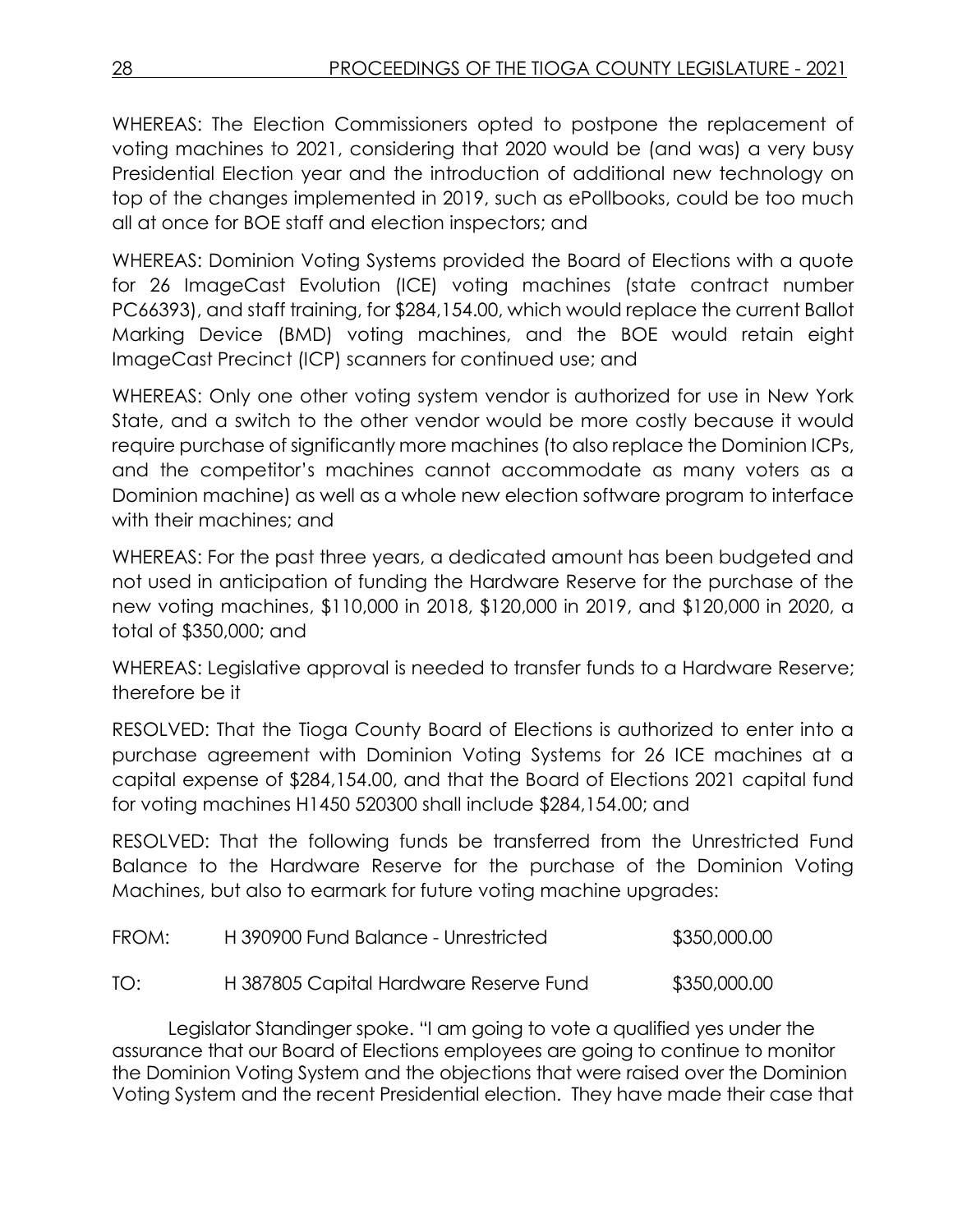we need to go with new machines for various reasons and I understand that, but I still have some concern about whether or not fraud could take place. I think my concerns are satisfied at this point, but I want to make sure that they continue to monitor the situation with Dominion Voting Systems."

Legislator Balliet spoke. "One of the requests I am going to make with the Board of Elections employees is that they do periodic communications with the NYS Board of Elections and to make sure they get the latest updates. I will be working with them to do that for the Administrative Services Committee meetings."

#### ROLL CALL VOTE

Yes – Legislators Sauerbrey, Standinger, Sullivan, Weston, Balliet, Hollenbeck, Monell, and Mullen.

No – None.

Absent – Legislator Roberts.

RESOLUTION ADOPTED.

Legislator Weston moved for the adoption of the following resolution, seconded by Legislator Standinger.

| REFERRED TO:         | <b>PUBLIC WORKS COMMITTEE</b>                                                |
|----------------------|------------------------------------------------------------------------------|
| RESOLUTION NO. 26-21 | AWARD DESIGN SERVICES TO DELTA ENGINEERS<br>FOR TALCOTT STREET BRIDGE REPAIR |

WHEREAS: The Commissioner of Public Works budgeted for the repair of Talcott Street Bridge; and

WHEREAS: The Commissioner of Public Works received a proposal for design services for this project from Delta Engineers, Endwell NY; and

WHEREAS: The proposal for this bridge came in at \$24,868; therefore be it

RESOLVED: That the Tioga County Legislature award the design services contract for Talcott Street Bridge to Delta Engineers, Endwell NY not to exceed \$24,868 to be paid out of the following account:

H5110.540004.H2101 – Talcott Street Bridge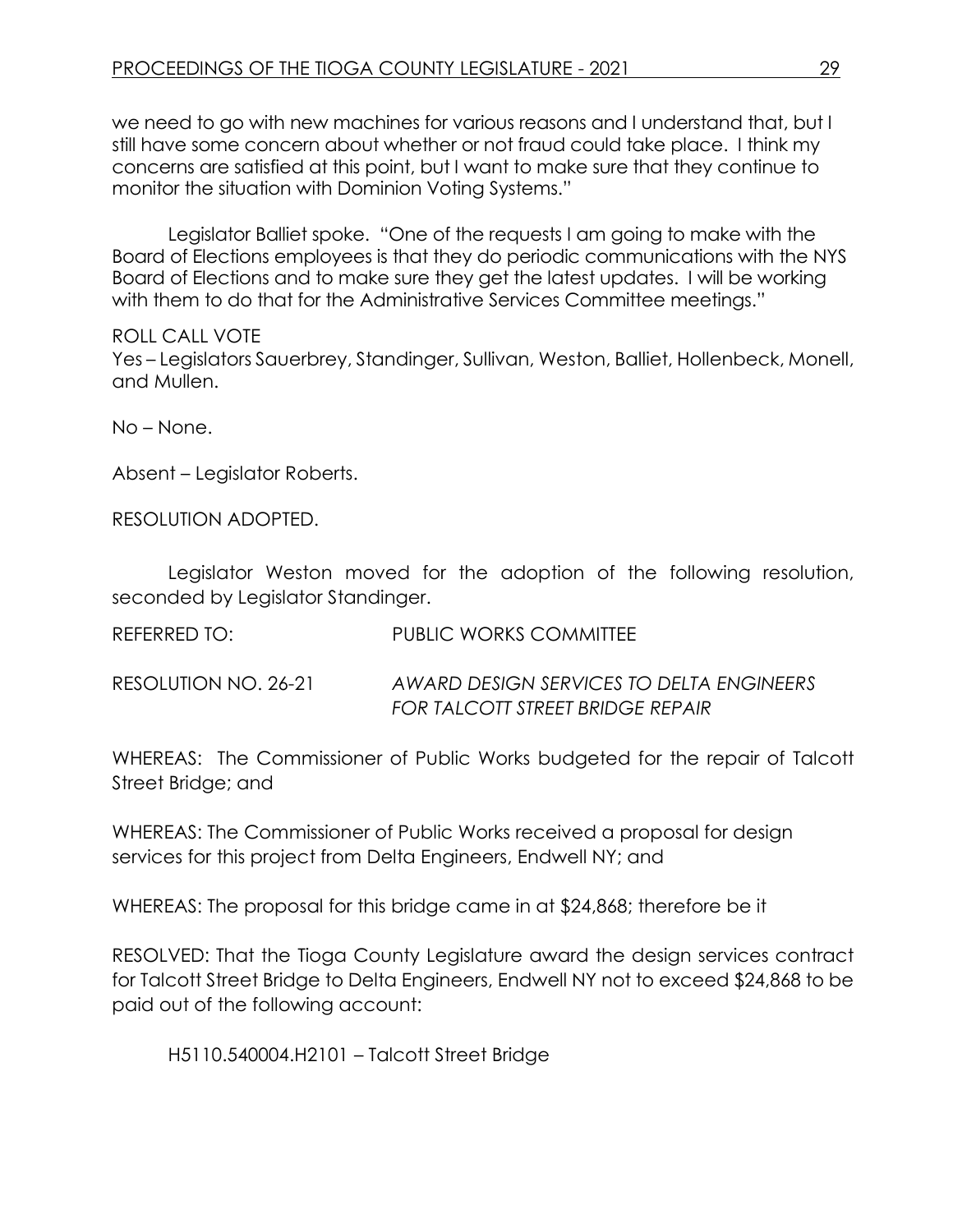ROLL CALL VOTE

Yes – Legislators Sauerbrey, Standinger, Sullivan, Weston, Balliet, Hollenbeck, Monell, and Mullen.

No – None.

Absent – Legislator Roberts.

RESOLUTION ADOPTED.

Legislator Weston moved for the adoption of the following resolution, seconded by Legislator Standinger.

| REFERRED TO: | <b>PUBLIC WORKS COMMITTEE</b> |
|--------------|-------------------------------|
|              |                               |

RESOLUTION NO. 27-21 *AUTHORIZING THE IMPLEMENTATION AND FUNDING IN THE FIRST INSTANCE 100% OF THE FEDERAL AID AND STATE "MARCHISELLI" PROGRAM-AID ELIGIBLE COSTS OF A TRANSPORTATION FEDERAL-AID PROJECT AND APPROPRIATING FUNDS*

WHEREAS: A project for the Tioga County Bridge Preventative Maintenance Program Phase (FFY 2021), PIN 9754.31 (the Project) is eligible for funding under Title 23 U.S. Code, as amended that calls for the apportionment of the costs of such program to be borne at the ratio of 80% Federal Funds and 20% non-Federal Funds; and

WHEREAS: The County of Tioga desires to advance the Project by making a commitment of 100% of the Federal and non-Federal share of the costs of the Preliminary Engineering/Design work.

NOW, THEREFORE, the Tioga County Legislature, duly convened does hereby

RESOLVED: That the Tioga County Legislature hereby approves the above-subject project; and it is hereby further

RESOLVED: That the Tioga County Legislature hereby authorized the County of Tioga to pay in the first instance 100% of the Federal and non-Federal share of the cost of the Preliminary Engineering / Design work for the Project or portions thereof; and it is further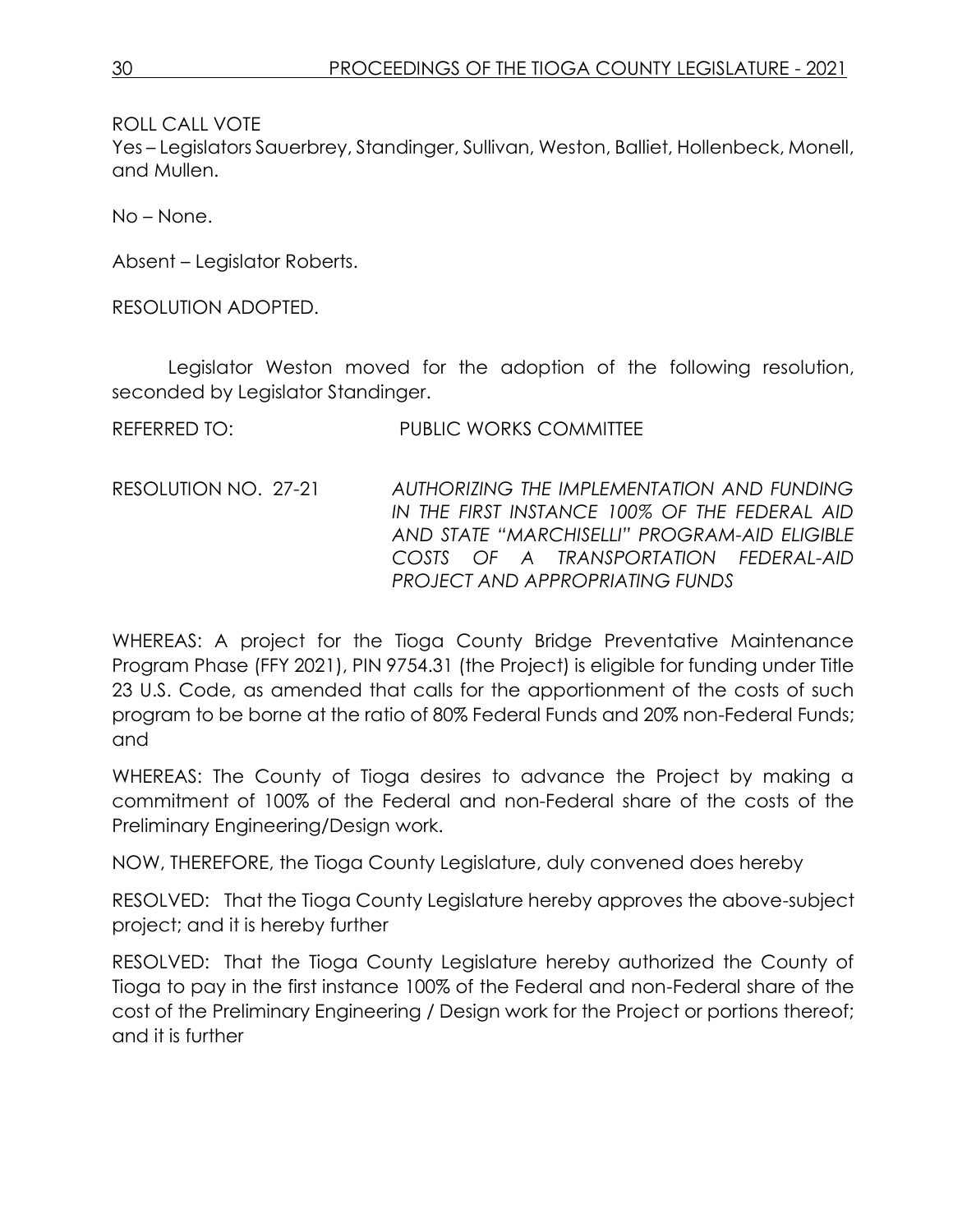RESOLVED: That the sum of \$10,000 is hereby appropriated from account D5110.540050 and made available to cover the costs of participation in the above phase of the Project; and it is further

RESOLVED: That in the event the full Federal and non-Federal share costs of the project exceeds the amount appropriated above, the Tioga County Legislature shall convene as soon as possible to appropriate said excess amount immediately upon notification by the New York State Department of Transportation thereof, and it is further

RESOLVED: That the Chair of the Tioga County Legislature be and is hereby authorized to execute all necessary Agreements, certifications or reimbursement requests for Federal Aid and/or Marchiselli Aid on behalf of the County of Tioga with the New York State Department of Transportation in connection with the advancement or approval of the Project and providing for the administration of the Project and the municipality's first instance funding of project costs and permanent funding of the local share of federal-aid and state-aid eligible Project costs and all Project costs within appropriations therefore that are not so eligible, and it is further

RESOLVED: That a certified copy of this resolution be filed with the New York State Commissioner of Transportation by attaching it to any necessary Agreement in connection with the Project, and it is further

RESOLVED: This Resolution shall take effect immediately.

# ROLL CALL VOTE

Yes – Legislators Sauerbrey, Standinger, Sullivan, Weston, Balliet, Hollenbeck, Monell, and Mullen.

No – None.

Absent – Legislator Roberts.

RESOLUTION ADOPTED.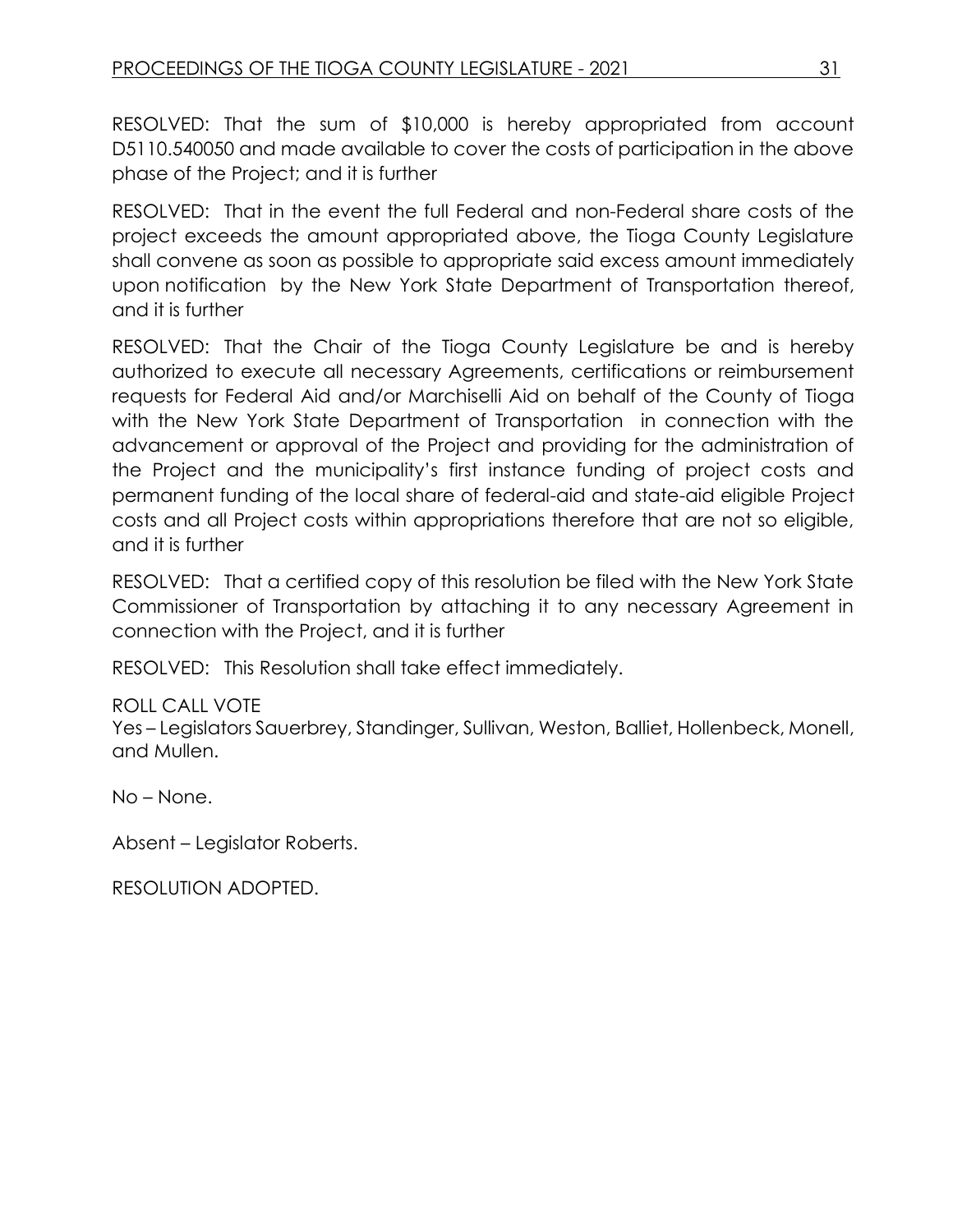Legislator Weston moved for the adoption of the following resolution, seconded by Legislator Hollenbeck.

REFERRED TO: ED&P COMMITTEE

RESOLUTION NO. 28-21 *AMEND RESOLUTION NO. 267-20; TIOGA COUNTY LEGISLATIVE SUPPORT OF TERMINATION OF CENTRAL NEW YORK OIL AND GAS COMPANY LLC PAYMENT IN LIEU OF TAX AGREEMENT AND ESTABLISHMENT OF STAGECOACH GAS SERVICES LLC PAYMENT IN LIEU OF TAX AGREEMENT*

WHEREAS: The Tioga County Legislature approved the support request for the termination of Central New York Oil and Gas Company LLC Payment in Lieu of Tax (PILOT) agreement and for the establishment of Stagecoach Gas Services LLC Payment in Lieu of Tax (PILOT) Agreement by way of Resolution #267-20 adopted December 15, 2020; and

WHEREAS: An error was discovered in the ninth WHEREAS statement in Resolution #267-20 with an erroneous date of 200; and

WHEREAS: The remainder of Resolution #267-20 remains intact; therefore be it

RESOLVED: That Resolution #267-20 be amended as follows to reflect the change of the erroneous date of 200 to 2022 in ninth WHEREAS statement:

The newly established Payment in Lieu of Tax Agreement should call for the payment of one hundred percent (100%) of real property taxes to be paid on the assessed value of the identified tax map 161.00-1-25.1 for the tax year 2022 and ninety percent (90%) of the real property taxes to be paid on the assessed value of the identified tax map 107.00-1-8.12 for the tax year 2022 to be increased to one hundred percent (100%) for each subsequent years by Stagecoach Gas Services LLC to be collected from the commencement of the Agreement.

and be it further

RESOLVED: That the remainder of Resolution #267-20 is unchanged.

# ROLL CALL VOTE

Yes – Legislators Sauerbrey, Standinger, Sullivan, Weston, Balliet, Hollenbeck, Monell, and Mullen.

No – None.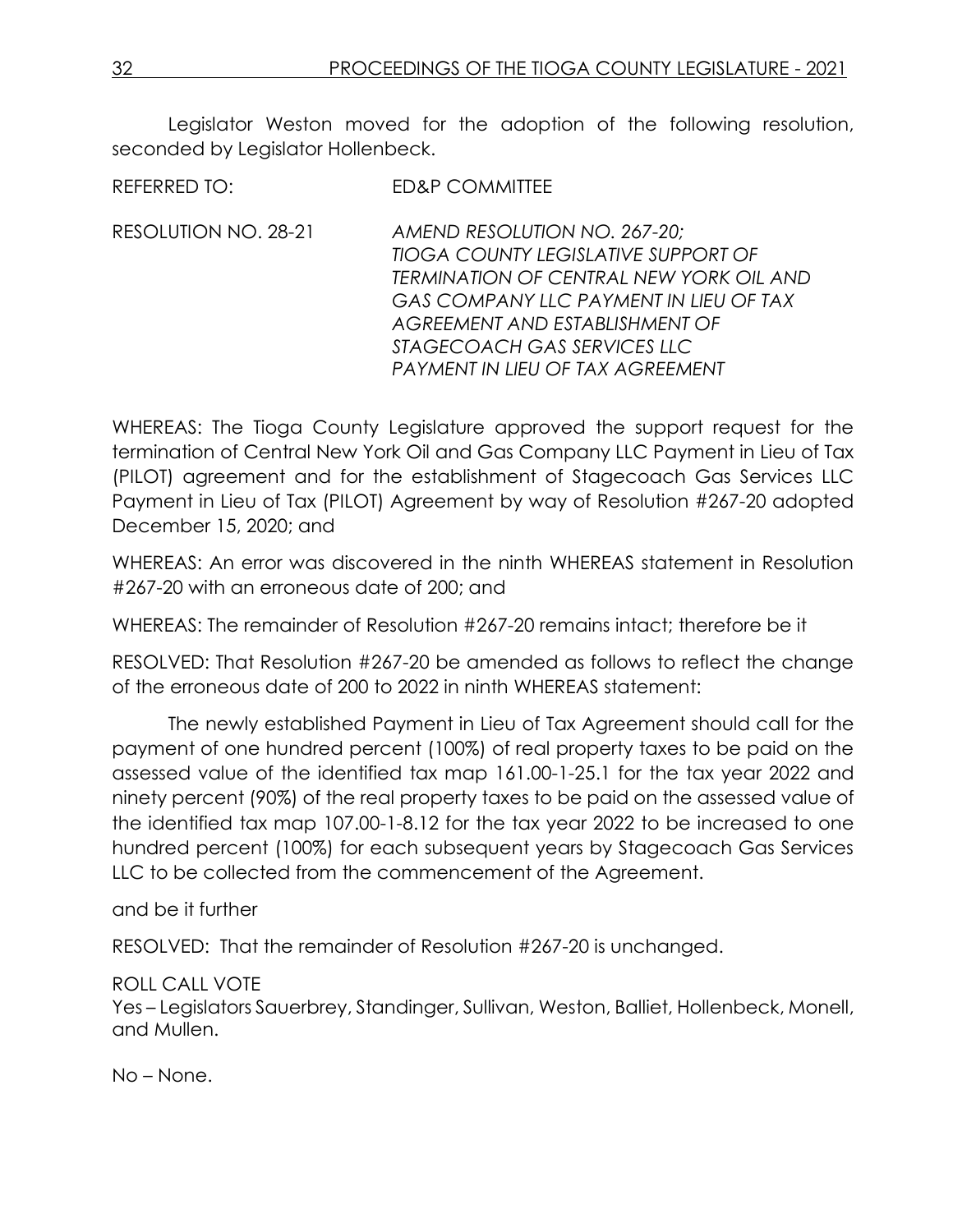Absent – Legislator Roberts.

RESOLUTION ADOPTED.

Legislator Monell moved for the adoption of the following resolution, seconded by Legislator Hollenbeck.

| REFERRED TO:         | FINANCE COMMITTEE                                                                                     |
|----------------------|-------------------------------------------------------------------------------------------------------|
| RESOLUTION NO. 29-21 | RE-ESTABLISH PRIOR YEAR 2020 CAPITAL PROJECTS<br>AND BRIDGE PREVENTIVE MAINTENANCE FOR<br>2021 BUDGET |

WHEREAS: Prior year Capital Projects and Capital Equipment Requests need to be re-established for the remaining unspent balance as of year-end 2020 for purchase or completion in 2021; therefore be it

RESOLVED: That the following accounts and amounts be re-established:

# **Non Bond Bridge Projects Reso177-18;178-18 BIN 3335360**

| H5110 540004 H1903 West River Drive                 | \$<br>67,618.57    |
|-----------------------------------------------------|--------------------|
| H5110 445020 H1903 West River Drive                 | \$<br>310,558.72   |
| H5110 540004 H1904 West Creek Road                  | \$<br>1,784,867.98 |
| H5110 445020 H1904 West Creek Road                  | \$<br>1,780,669.38 |
| <b>Capital Building Projects</b>                    |                    |
| H1620 520911 Renovations 56 Main Street             | \$<br>48,000.00    |
| H1620 521988 Court House Renovations                | \$<br>19,141.68    |
| H1620 520994 Building Construction                  | \$<br>55,000.00    |
| <b>Capital Equipment</b>                            |                    |
| H1620 520923 Standby Generator                      | \$<br>32,400.00    |
| H1621 520929 Boiler HHS                             | \$<br>20,000.00    |
| H5130 521060 Car/Truck                              | \$<br>30,000.00    |
| H1680 521090 SSG19 Computer                         | \$<br>21,206.46    |
| H1680 430970 SSG19 State Aid Local Efficiency Grant | \$<br>21,206.46    |
| H1325 520620 Software Expense                       | \$<br>70,340.00    |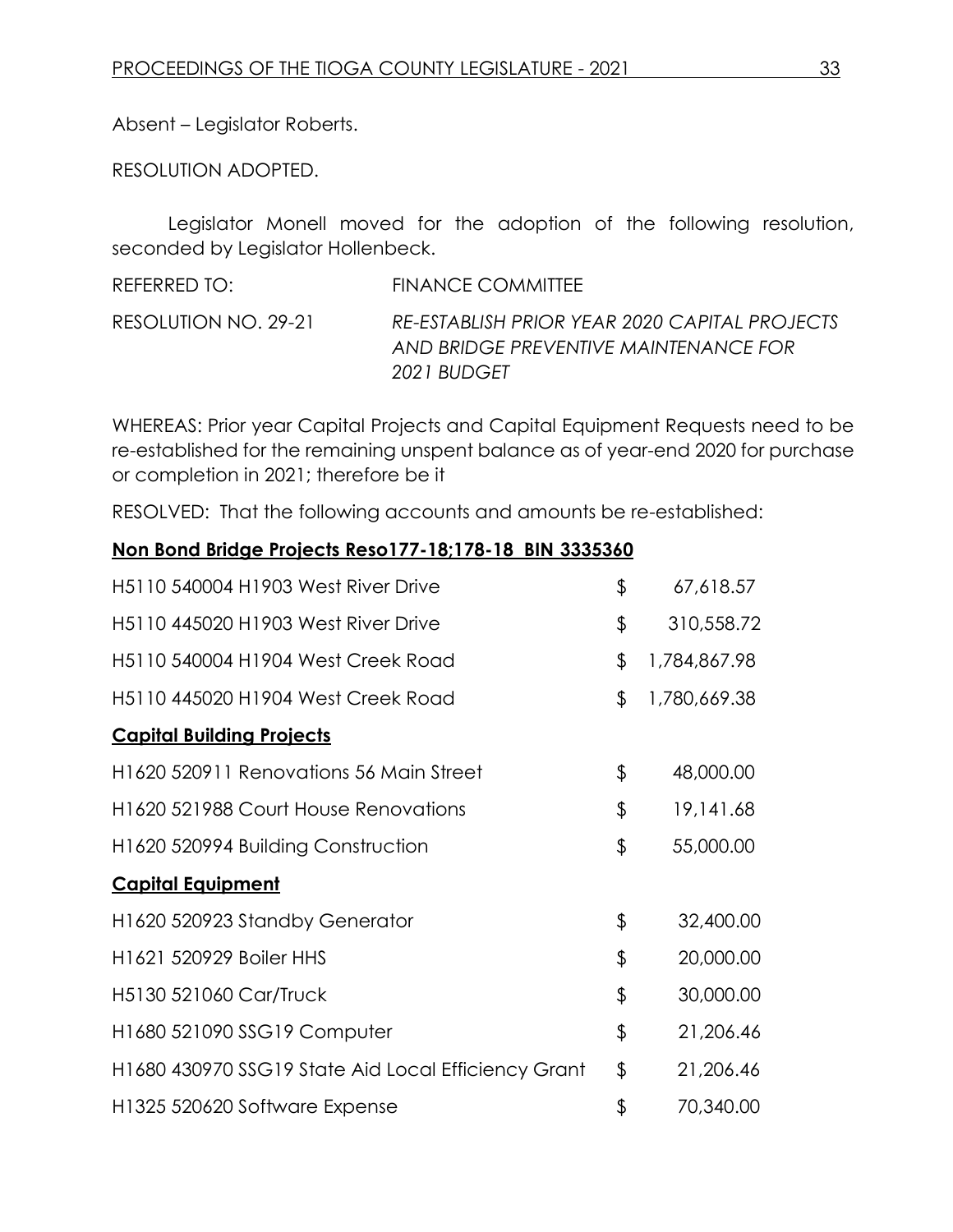And be it further

RESOLVED: That any applicable corresponding revenue sources or reserve account funds per prior Resolution shall also be re-established in the 2021 modified budget.

ROLL CALL VOTE Yes – Legislators Sauerbrey, Standinger, Sullivan, Weston, Balliet, Hollenbeck, Monell, and Mullen.

No – None.

Absent – Legislator Roberts.

RESOLUTION ADOPTED.

Legislator Monell moved for the adoption of the following resolution, seconded by Legislator Hollenbeck.

REFERRED TO: FINANCE COMMITTEE

RESOLUTION NO. 30-21 *RE-ESTABLISH PRIOR YEAR 2020 GRANTS FOR 2021 BUDGET*

WHEREAS: Prior Year Grant Funds need to be re-established for the remaining unspent balance as of year-end 2020 for purchase or completion in 2021; and

WHEREAS: Some amounts are subject to change based on year-end encumbrances and general billing adjustments; therefore be it

RESOLVED: That the following accounts and estimated amounts are re-established and the 2021 budget is amended:

| ILS - Reso 88-19 : 25-19 /Indigent Legal Services |    | <b>Amount to Re-Establish</b> |
|---------------------------------------------------|----|-------------------------------|
| A1173 540040 Books                                | \$ | 2,596.02                      |
| A1173 540280 Investigations                       | \$ | 7,899.00                      |
| A1173 540320 Leased Services                      | \$ | 3.66                          |
| A1173 540420 Office Supplies                      | \$ | 493.00                        |
| A1173 540620 Software                             | \$ | 7,888.68                      |
| A1173 540700 Transcripts                          | \$ | 1,500.00                      |
| A1173 540733 Training                             | \$ | 1,975.46                      |
| A1173 430260 State Aid Indigent Legal Service     | Æ. | 22,355.82                     |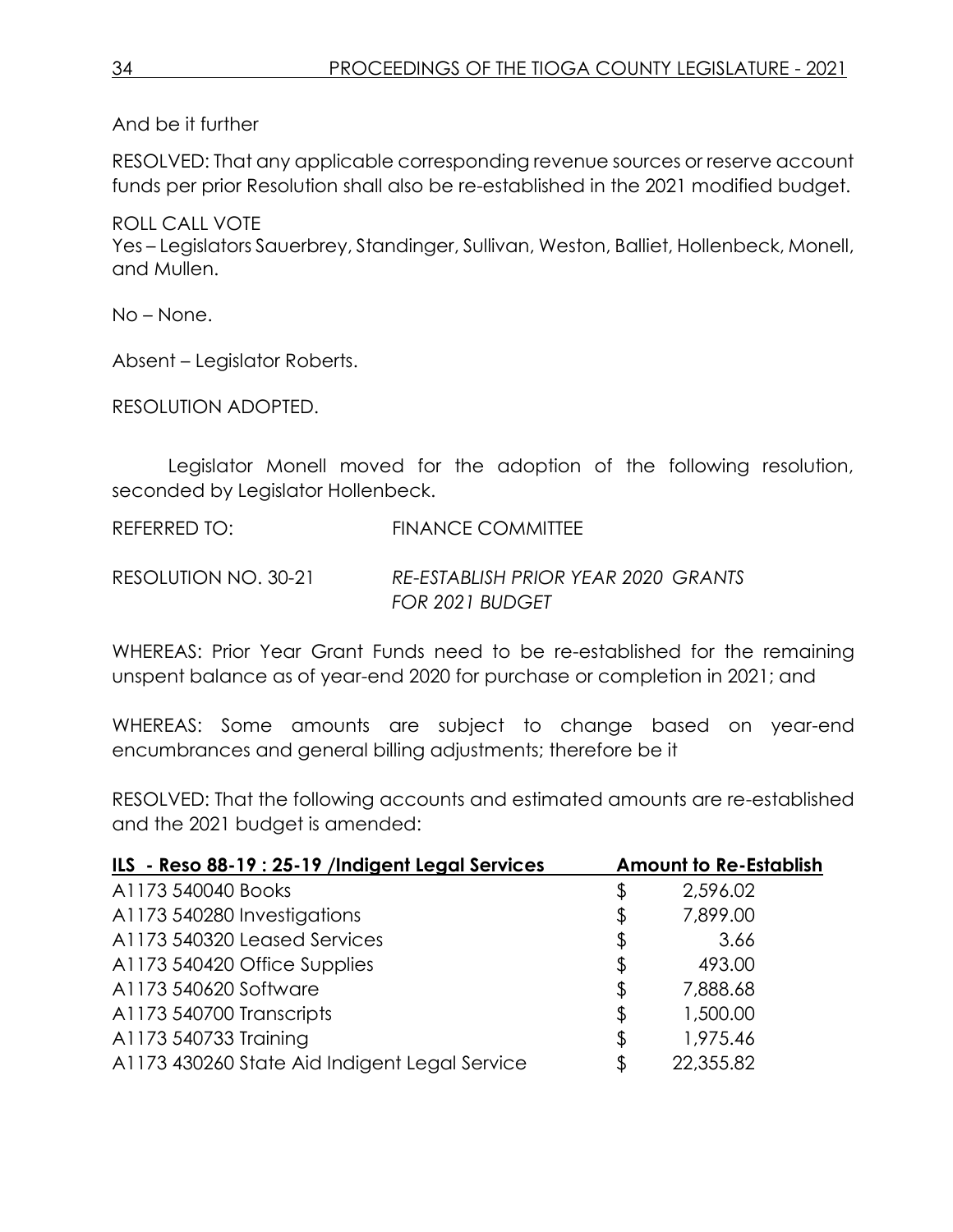| ILS - Reso 87-19 : 25-19 / Hurrell & Harring                         |                      |                 |
|----------------------------------------------------------------------|----------------------|-----------------|
| A1174 520090 Computer                                                | \$                   | 36.76           |
| A1174 520200 Office Equipment                                        |                      | 2,141.00        |
| A1174 540320 Leased/ Service Equipment                               | \$\$\$\$\$\$\$\$\$\$ | 182.47          |
| A1174 540420 Office Supplies                                         |                      | 1,290.64        |
| A1174 540480 Postage                                                 |                      | 50.00           |
| A1174 540550 Rent                                                    |                      | 1,250.00        |
| A1174 540620 Software                                                |                      | 16,219.21       |
| A1174 540660 Telephone                                               |                      | 200.00          |
| A1174 540733 Training                                                |                      | 6,765.61        |
| A1174 430260 State Aid Indigent Legal Service                        |                      | 28,126.69       |
| Sherriff - PTS Reso 276-19                                           |                      |                 |
| A3115 445890 Federal Aid-Other Transp NPSP                           | \$                   | 17,000.00 Est.  |
| A3115 540590 Services Rendered-STOP DWI                              | \$                   | 17,000.00 Est.  |
| <u>Fire - SEN10 Reso 278-19 Senator's Grant Training Room Update</u> |                      |                 |
| A3410 521130 SEN10 Equipment (Not Car)                               | \$                   | 15,000.00       |
| A3410 433060 SEN10 State Aid Fire                                    | \$                   | 15,000.00       |
| <u>Fire - IO18F Reso 44-19 Interoperable Grant</u>                   |                      |                 |
| A3415 520230 IO18F Radio Equipment                                   | \$                   | 16,938.09       |
| A3415 540140 IO18F Radio Equipment                                   | \$                   | 393,382.60      |
| A3415 433063 IO18F State Aid-Interoperable Grant                     | $\mathfrak{P}$       | 410,320.69 Est. |
| Fire - IO19F Reso 55-20 Interoperable Grant                          |                      |                 |
| A3415 520230 IO19F Radio Equipment                                   | \$                   | 20,000.00       |
| A3415 540140 IO19F Radio Equipment                                   | \$                   | 364,607.00      |
| A3415 540180 IO19F Radio Equipment                                   | \$                   | 30.01           |
| A3415 433063 IO19F State Aid-Interoperable Grant                     | \$                   | 384,637.01      |
| <u>EMO – SHS18 Reso 226-18</u>                                       |                      |                 |
| A3360 540140 SHS18 Contracted Services                               | \$                   | 1,672.46        |
| A3360 433567 SHS18 State Aid SHSP 18                                 |                      | 1,672.46        |
| H3360 520060 SHS18 Car/Truck                                         | むわま                  | 1,848.81        |
| H3360 433567 SHS18 State Aid SHSP 18                                 |                      | 1,848.81        |
| A3361 520215 SHS18 Personal Protective Gear                          |                      | 406.00          |
| A3361 433567 SHS18 State Aid SHSP 18                                 | \$                   | 406.00          |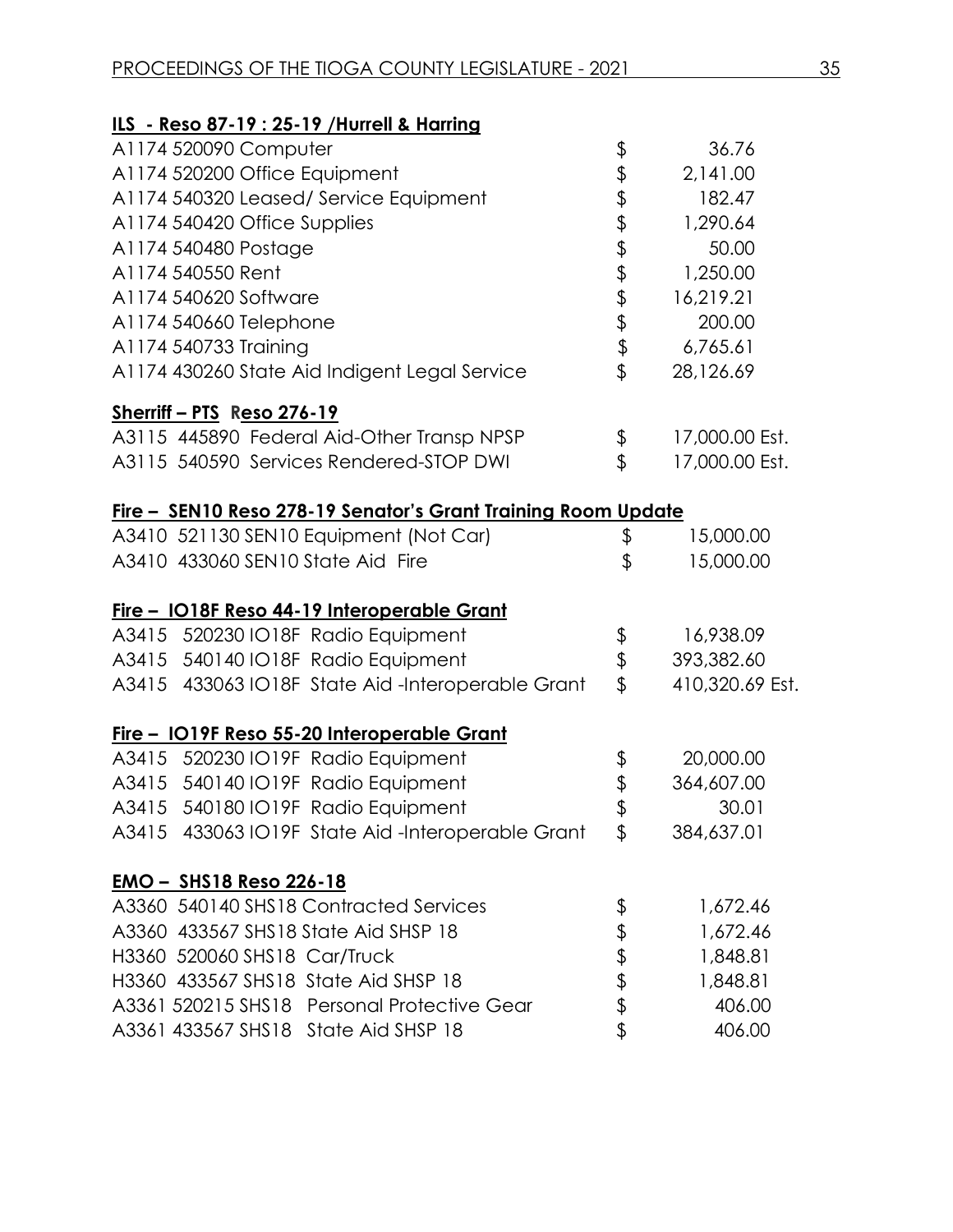| <b>EMO - SHS19 Reso 279-19</b>                                  |                           |               |
|-----------------------------------------------------------------|---------------------------|---------------|
| A3360 520130 SHS19 Equipment (Not Car)                          | \$                        | 16,303.98     |
| A3360 540140 SHS19 Contracting Services                         | \$                        | 3,465.79      |
| A3360 540140 SHS19 CS Encumbered                                |                           | 13,861.01     |
| A3360 433567 SHS19 State Aid SHS19                              | \$\$\$\$                  | 33,630.78     |
| A3361 520130 SHS19 Equipment (Not Car)                          |                           | 17,495.00     |
| A3361 433567 SHS19 State Aid SHS19                              |                           | 17,495.00     |
| <b>EMO - SHS19 Reso 279-19</b>                                  |                           |               |
| A3360 520130 SHS19 Equipment (Not Car)                          |                           | 16,303.98     |
| A3360 540140 SHS19 Contracting Services                         | もままま                      | 3,465.79      |
| A3360 433567 SHS19 State Aid SHS19                              |                           | 19,769.77     |
| A3361 520130 SHS19 Equipment (Not Car)                          |                           | 17,495.00     |
| A3361 433567 SHS19 State Aid SHS19                              |                           | 17,495.00     |
| <u>EMO - SHS20 Reso 259-20</u>                                  |                           |               |
| A3360 520130 SHS20 Equipment (Not Car)                          | \$                        | 30,777.00     |
| A3360 540140 SHS20 Contracting Services                         | \$\$\$\$\$                | 11,000.00     |
| A3360 520620 SHS20 Software Expense                             |                           | 30,777.00     |
| A3360 433567 SHS20 State Aid SHS20                              |                           | 50,118.00     |
| A3361 520130 SHS19 Equipment (Not Car)                          |                           | 16,706.00     |
| A3361 433567 SHS19 State Aid SHS19                              |                           | 16,706.00     |
| <b>EMO - HME19 Reso 277-19 Hazardous Material</b>               |                           |               |
| A3360 540140 HME19 Contracted Services                          | \$                        | 6,465.00      |
| A3360 433567 HME19 State Aid                                    | $\overline{\mathfrak{s}}$ | 5,172.00      |
| <b>Information Technology - Reso 193-19</b>                     |                           |               |
| A1680 540640-SSG19 Supplies Local Efficiency Grant \$           |                           | 2,421.90 Est. |
| A1680 540140-SSG19 Supplies Local Efficiency Grant              | \$                        | 4,262.00 Est. |
| <b>Supplies Local Efficiency Grant</b><br>A1680 430891-SSG19    | \$                        | 6,683.90 Est. |
| Elections - Reso 214-20 Center for tech and Civic Life's (CTCL) |                           |               |
| A1450 422800 CTCL Grants-Non State or Federal                   | \$                        | 19,262.50     |
| A1450 540490 CTCL Elections Expense                             | \$                        | 19,262.50     |

And be it further

RESOLVED: That any applicable corresponding revenue sources or reserve account funds per prior Resolution shall also be re-established in the 2021 modified budget.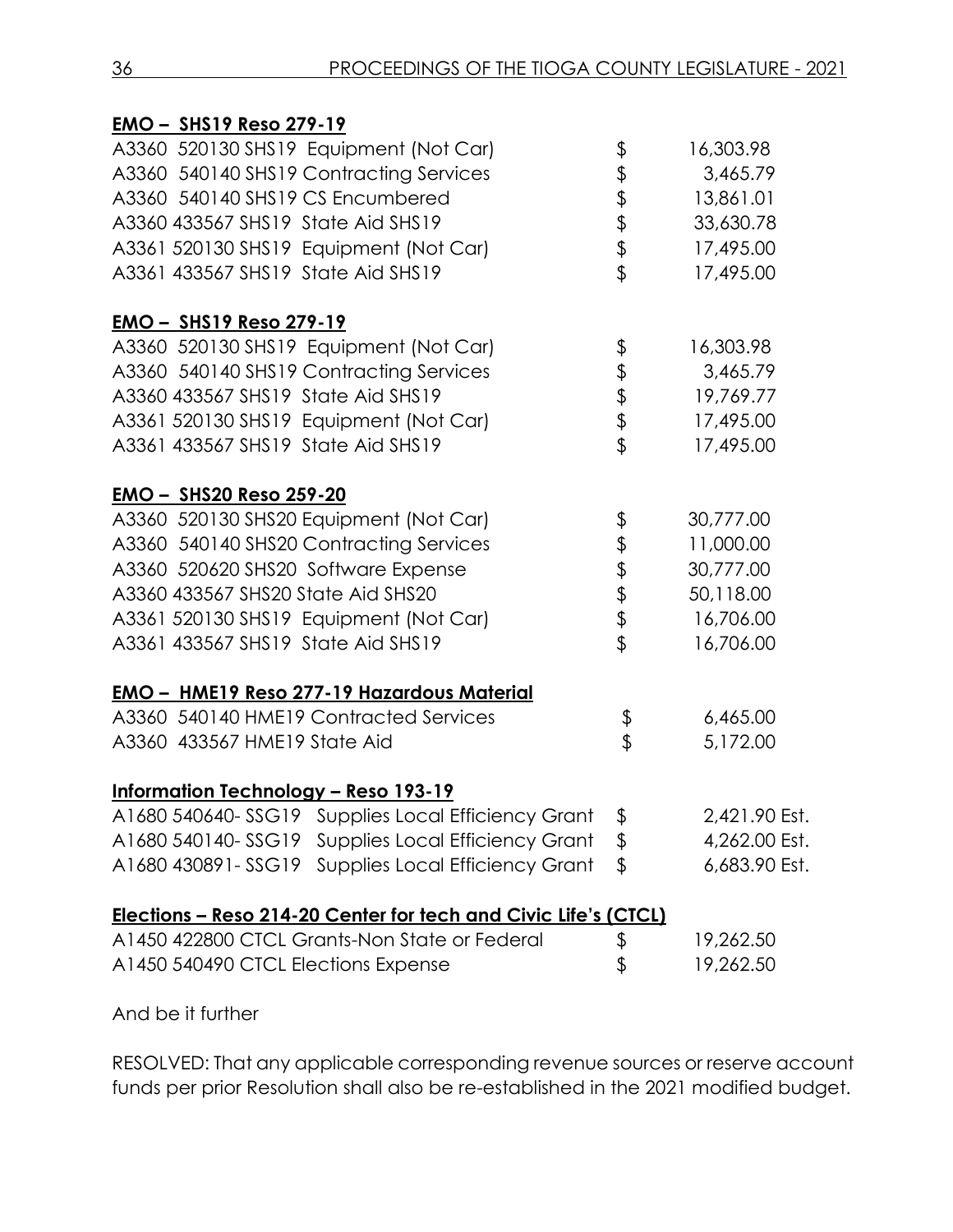ROLL CALL VOTE

Yes – Legislators Sauerbrey, Standinger, Sullivan, Weston, Balliet, Hollenbeck, Monell, and Mullen.

No – None.

Absent – Legislator Roberts.

RESOLUTION ADOPTED.

Legislator Monell moved for the adoption of the following resolution, seconded by Legislator Hollenbeck.

| REFERRED TO:         | FINANCE COMMITTEE                                                     |
|----------------------|-----------------------------------------------------------------------|
| RESOLUTION NO. 31-21 | RE-ESTABLISH PRIOR YEAR 2020 GRANTS FOR<br><b>HHS FOR 2021 BUDGET</b> |

WHEREAS: Prior Year Grant Funds need to be re-established for the remaining unspent balance as of year-end 2020 for purchase or completion in 2021; and

WHEREAS: Some amounts are subject to change based on year-end encumbrances and general billing adjustments; therefore be it

RESOLVED: That the following HHS accounts and estimated amounts be reestablished and the 2021 budget be amended:

# **PUBLIC HEALTH – Reso 98-20 COVID 2019-NYSDOH**

| A4011 540487 COV19 | Program Expense                               | \$<br>60,281.00  |
|--------------------|-----------------------------------------------|------------------|
| A4011 434011 COV19 | State Aid-Preventive & Primary \$             | 60,281.00        |
|                    |                                               |                  |
|                    | PUBLIC HEALTH - Reso 160-20 COVID 2019-NYSDOH |                  |
| A4011 540487 COV19 | Program Expense                               | \$<br>255,487.00 |
| A4011 434011 COV19 | State Aid-Preventive & Primary \$             | 255,487.00       |
|                    |                                               |                  |
|                    | PUBLIC HEALTH - Reso 148-20 COVID 2019-NYSDOH |                  |
| A4011 540487 COV19 | Program Expense                               | \$<br>5,607.68   |
| A4011 520130 COV19 | Equipment                                     | \$<br>1,881.32   |
| A4011 434010 COV19 | State Aid-Public Health                       | \$<br>7,489.00   |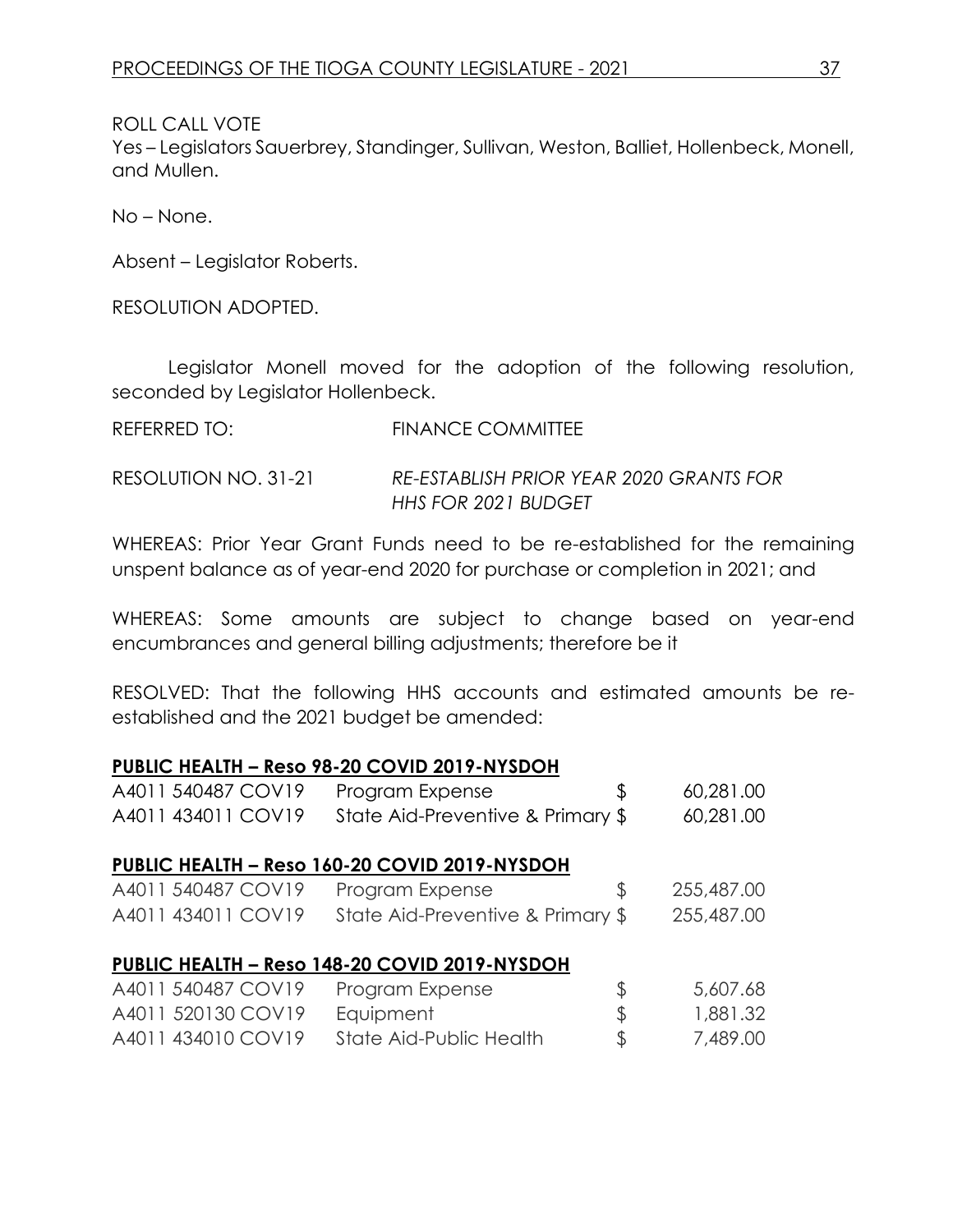| PUBLIC HEALTH - Reso 111-20 Healthy Neighborhoods      |                  |
|--------------------------------------------------------|------------------|
| A4090 540595 Services Rendered                         | \$<br>30,153.00  |
| A4090 434640 State Aid-Environmental Health            | \$<br>30,153.00  |
| <b>PUBLIC HEALTH - Reso 189-20 NYSACHO</b>             |                  |
| A4090 540595 Services Rendered                         | \$<br>1,523.11   |
| Received Revenue in 2020                               |                  |
| <b>TRANSPORTATION - Reso 159-18 Federal 5311 Funds</b> |                  |
| A5630 540140 Transportation-Contracting Services       | \$<br>87,993.24  |
| A5630 440900 Federal Aid - Transportation              | \$<br>78,363.61  |
| A5630 430900 State Aid -Transportation                 | \$<br>9,795.29   |
| DSS ADMIN - Reso 220-19-Family First Transition        |                  |
| A6010 540487 Program Expense                           | \$<br>12,902.35  |
| A6010 436100 State Aid-Social Service Admin            | \$<br>12,902.35  |
| DSS ADMIN - Reso 231-20-Emergency Services Grant       |                  |
| A6010 540487 Program Expense                           | \$<br>205,213.00 |
| A6010 436100 State Aid-Social Service Admin            | \$<br>205,213.00 |
| DSS ADMIN - Reso 82-20-Safe Harbor Funds               |                  |
| A6010 540487 Program Expense                           | \$<br>11,643.29  |
| A6010 436100 State Aid-Social Service Admin            | \$<br>11,643.29  |
| <b>TRANSPORTATION - Reso 143-20 CARES</b>              |                  |
| A5630 540140 CARES Contracting Services                | \$<br>318,053.00 |
| A5630 440900 CARES Federal Aid - Transportation        | \$<br>318,053.00 |

And be it further

RESOLVED: That any applicable corresponding revenue sources or reserve account funds per prior Resolution shall also be re-established in the 2021 modified budget.

ROLL CALL VOTE Yes – Legislators Sauerbrey, Standinger, Sullivan, Weston, Balliet, Hollenbeck, Monell, and Mullen.

No – None.

Absent – Legislator Roberts.

RESOLUTION ADOPTED.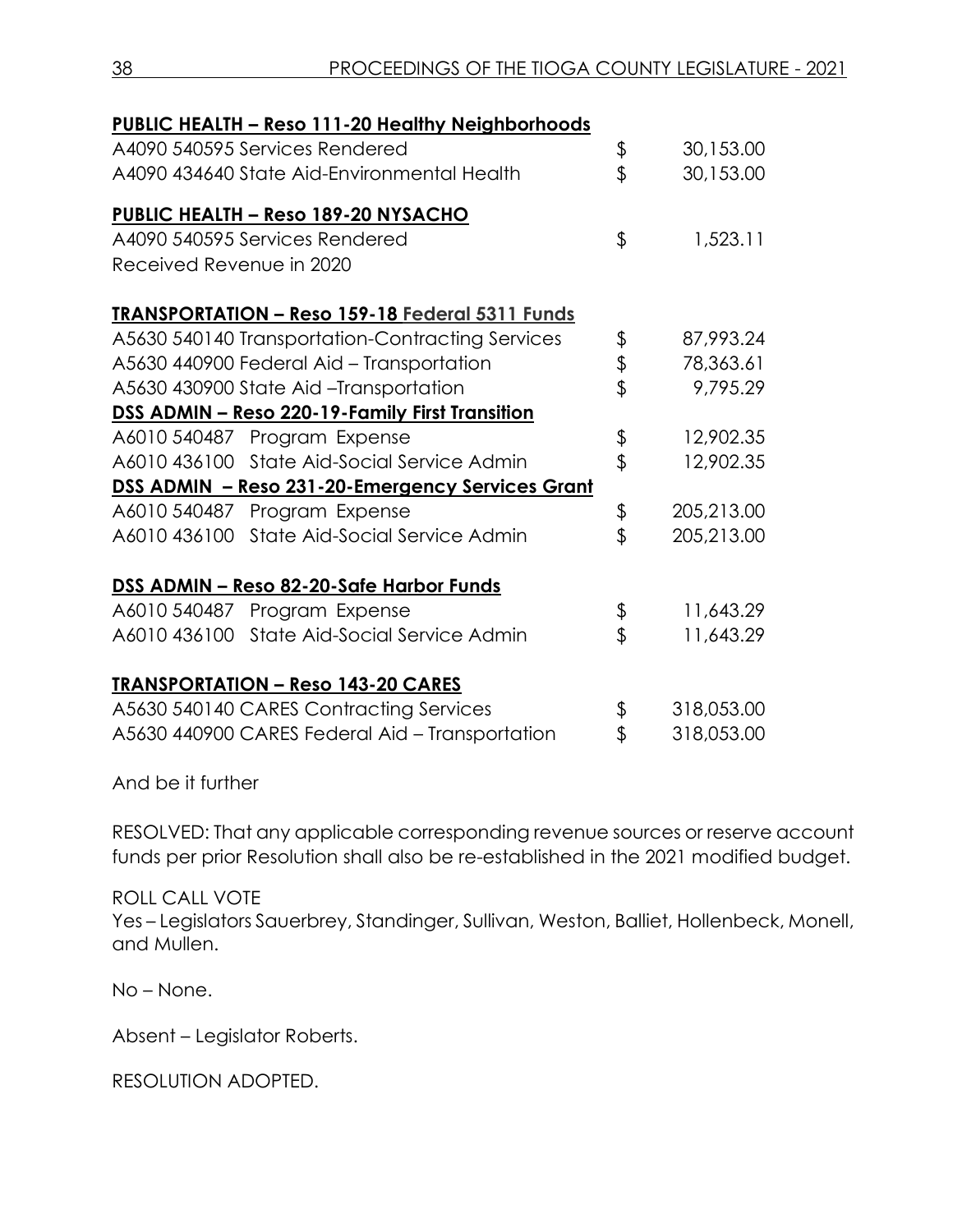Legislator Mullen moved for the adoption of the following resolution, seconded by Legislator Monell.

| REFERRED TO:         | <b>PUBLIC SAFETY COMMITTEE</b><br><b>FINANCE COMMITTEE</b>                                                   |
|----------------------|--------------------------------------------------------------------------------------------------------------|
| RESOLUTION NO. 32-21 | RE-ESTABLISH FUNDS PRIOR YEAR 2020 AND<br>AMEND 2021 BUDGET FOR COVID STOCKPILE<br><b>EMERGENCY SERVICES</b> |

WHEREAS: Resolution No. 95-20 and 149-20 approved the transfer of contingency funds to the Emergency Services budget to order a stockpile of COVID supplies; and

WHEREAS: Due to the widespread impact of the Coronavirus, emergency supplies have been in high demand and difficult to obtain; therefore be it

RESOLVED: That the following contingency fund be re-established and the 2021 Emergency Services budget be amended as follows:

A3640.540640.COV19 Supplies (not office) \$71,427.50

ROLL CALL VOTE

Yes – Legislators Sauerbrey, Standinger, Sullivan, Weston, Balliet, Hollenbeck, Monell, and Mullen.

No – None.

Absent – Legislator Roberts.

RESOLUTION ADOPTED.

Legislator Weston moved for the adoption of the following resolution, seconded by Legislator Hollenbeck.

| REFERRED TO:         | ED&P COMMITTEE<br><b>FINANCE COMMITTEE</b>                                       |
|----------------------|----------------------------------------------------------------------------------|
| RESOLUTION NO. 33-21 | AUTHORIZATION FOR A 2021 BUDGET<br>MODIFICATION AND BUDGET ADDITION<br>AS NEEDED |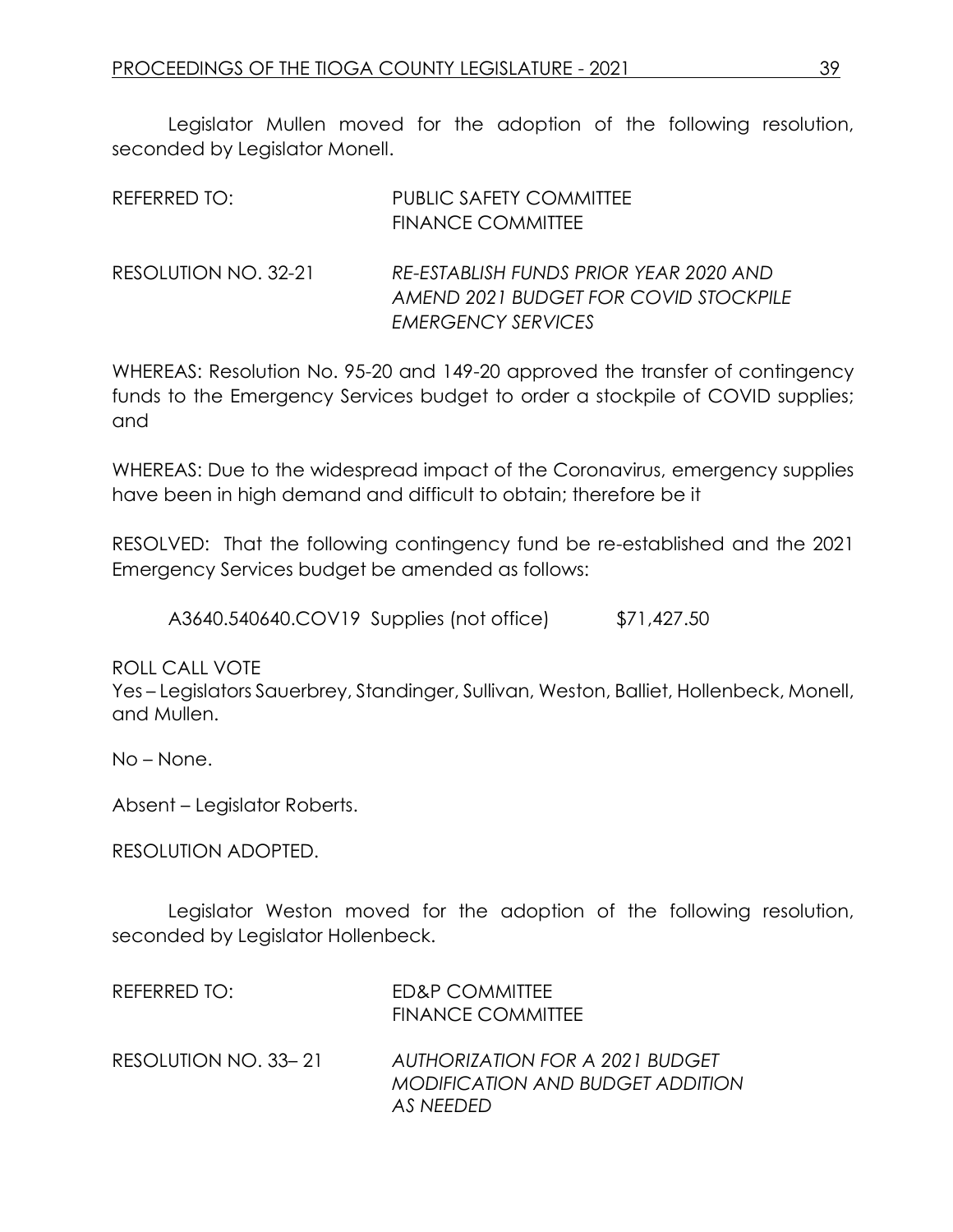WHEREAS: The Tioga County Legislature by way of Resolution #15-20 accepted the 2019 New York Main Street Program grant for \$250,000.00 to be administered by the Tioga County Economic Development and Planning Office; and

WHEREAS: By the same 2020 Resolution, the grant award warranted a 2020 budget modification in the amount of \$231,250.00 in Account #ORG CE8510, OBJ 4399001, PROJ CE003; and

WHEREAS: By the same 2020 Resolution, an additional budget amendment was made adding \$18,750.00 for 7.5% administrative fee to be received in the Economic Development Revenue Account A6422 OBJ 437170; and

WHEREAS: The 2019 New York Main Street Program will not commence until 2021; and

WHEREAS: The 2021 budget must be modified to reflect the additional funds; therefore be it

RESOLVED: That the 2021 Budget be Amended and Modified as follows:

# 2021 Budget Modification:

|       | Revenue Account #ORG CE8510 OBJ 4399001 CE003 | \$231,250.00 |
|-------|-----------------------------------------------|--------------|
|       | Expense Account #ORG CE8510 OBJ 540487 CE003  | \$231,250.00 |
| Name: | North Avenue Main Street Grant                |              |

#### 2021 Budget Addition:

Revenue Account #ORG A6422 OBJ 437170 \$ 18,750.00 Name: State Aid ED Administrative Fee

ROLL CALL VOTE

Yes – Legislators Sauerbrey, Standinger, Sullivan, Weston, Balliet, Hollenbeck, Monell, and Mullen.

No – None.

Absent – Legislator Roberts.

RESOLUTION ADOPTED.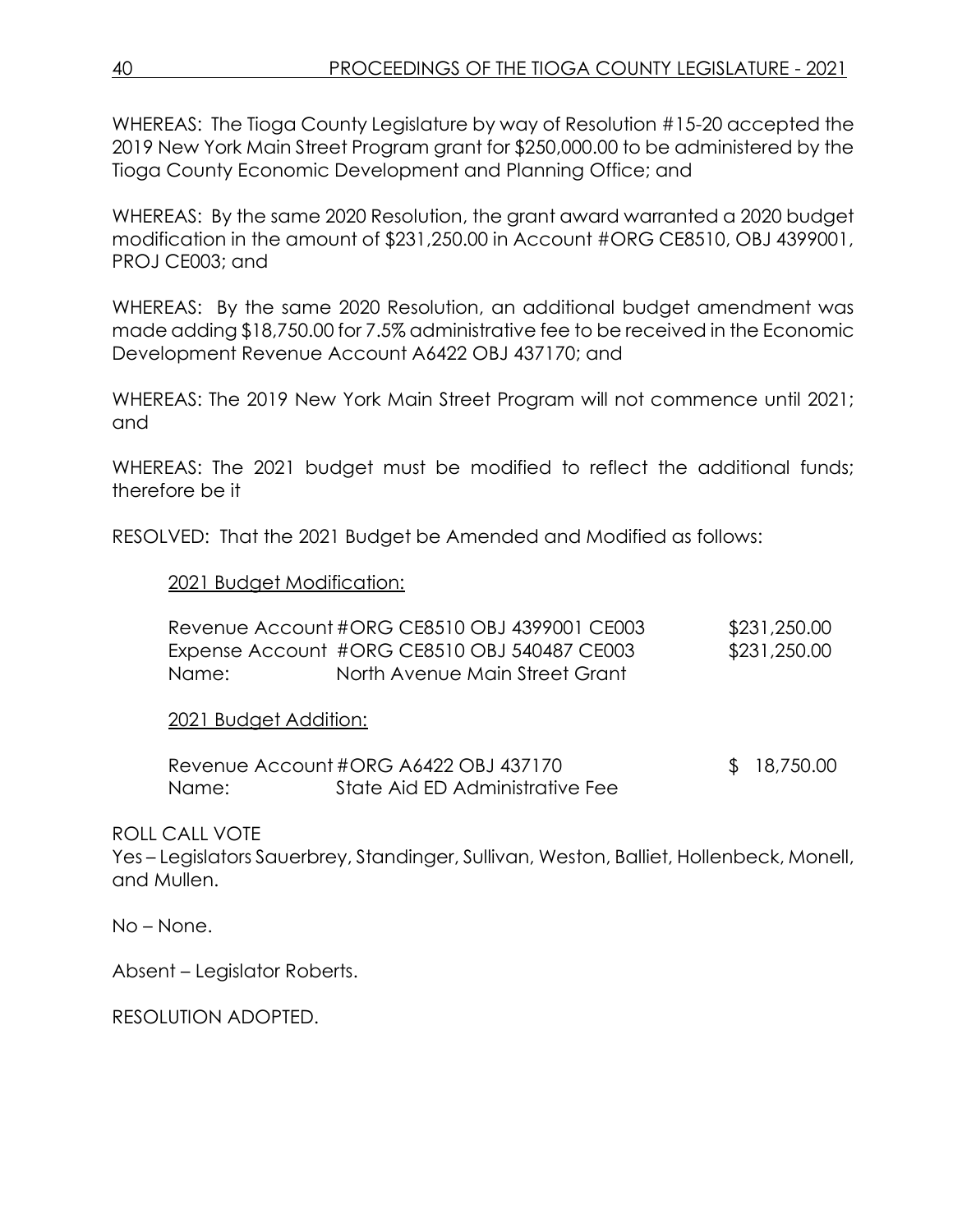Legislator Monell moved for the adoption of the following resolution, seconded by Legislator Sullivan.

| REFERRED TO:         | <b>FINANCE/LEGAL COMMITTEE</b>                                                     |
|----------------------|------------------------------------------------------------------------------------|
| RESOLUTION NO. 34-21 | <b>TRANSFER OF FUNDS</b><br><b>BUDGET MODIFICATION</b><br><b>DISTRICT ATTORNEY</b> |
|                      |                                                                                    |

WHEREAS: The District Attorney's Office was in need of a Webcam and Wall Mount, to conduct virtual court and have virtual meetings in their conference room in 2020; and

WHEREAS: The IT Department purchased the Webcam and Mount in August 2020 and sent the invoice to the District Attorney's office on January 4, 2021;

WHEREAS: Amending of Budget and Transfer of Funds requires Legislative approval; therefore be it

RESOLVED: That the District Attorney's budget be modified and the following sums be transferred from within the District Attorney's budget to cover the costs of said equipment.

| From: A1165 540280 | Investigations | \$515.94 |
|--------------------|----------------|----------|
|--------------------|----------------|----------|

| A1165 520020 | To: |  | Audio Visual Equipment | \$515.94 |
|--------------|-----|--|------------------------|----------|
|--------------|-----|--|------------------------|----------|

ROLL CALL VOTE

Yes – Legislators Sauerbrey, Standinger, Sullivan, Weston, Balliet, Hollenbeck, Monell, and Mullen.

No – None.

Absent – Legislator Roberts.

RESOLUTION ADOPTED.

Legislator Mullen moved for the adoption of the following resolution, seconded by Legislator Sullivan.

REFERRED TO: PUBLIC SAFETY COMMITTEE

RESOLUTION NO. 35-21 *APPOINTMENT OF ADMINISTRATIVE CORONER*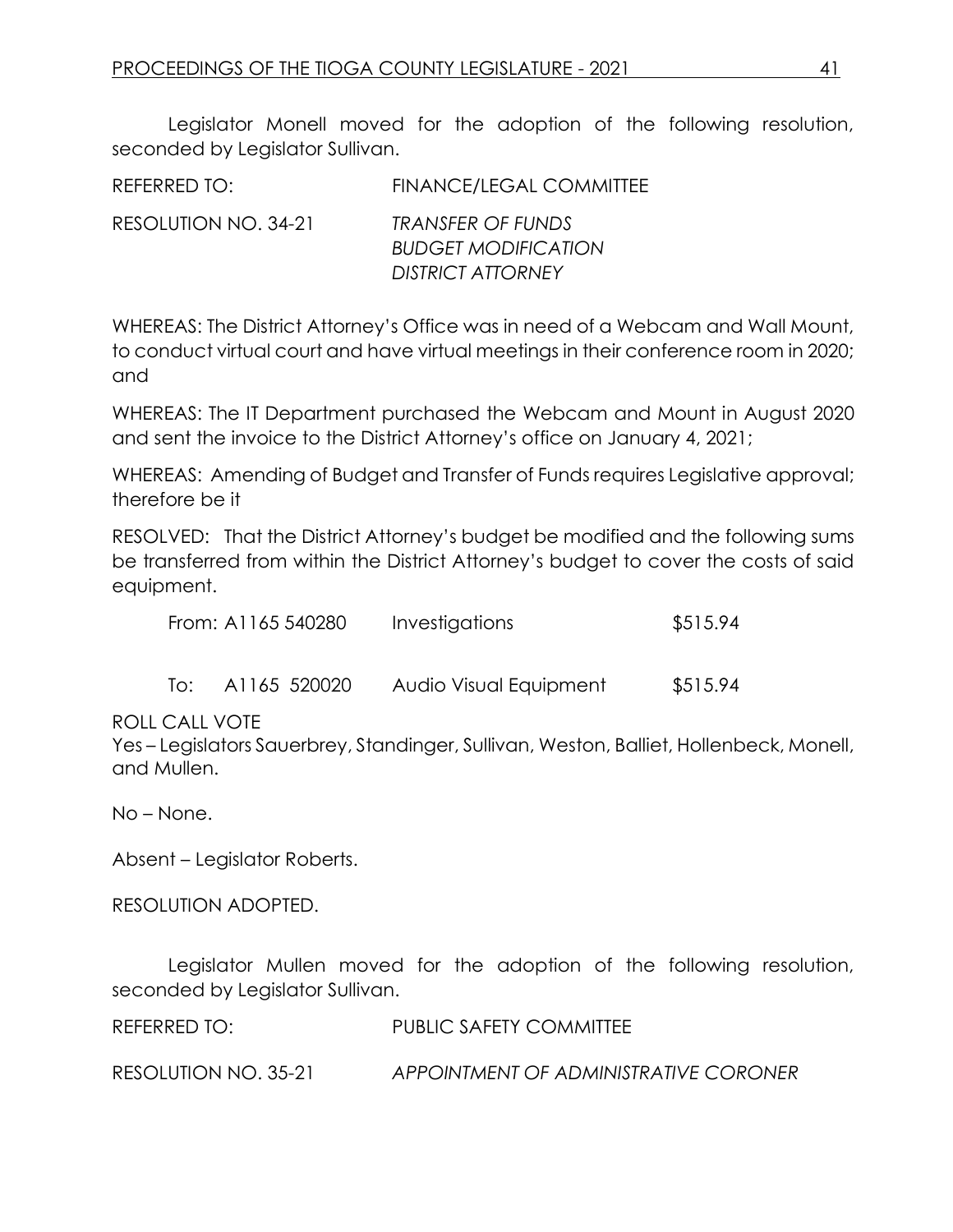WHEREAS: The Tioga County Coroners have selected an Administrative Coroner for 2021; and

WHEREAS: Such Administrative Coroner will perform the supervisory duties of managing their budget, paying the bills, and various office functions of the Coroner's office; and

WHEREAS: The Administrative Coroner will have no supervisory authority over the other Coroners; therefore be it

RESOLVED: That W. Stewart Bennett, Tioga County Coroner, has been selected by the four duly elected County Coroners to be designated as the Administrative Coroner for 2021 and be given a stipend of \$5,000 as set forth in the County budget.

ROLL CALL VOTE

Yes – Legislators Sauerbrey, Standinger, Sullivan, Weston, Balliet, Hollenbeck, Monell, and Mullen.

No – None.

Absent – Legislator Roberts.

RESOLUTION ADOPTED.

Legislator Standinger moved for the adoption of the following resolution, seconded by Legislator Sullivan.

| REFERRED TO:         | <b>HEALTH &amp; HUMAN SERVICES COMMITTEE</b><br>PERSONNEL COMMITTEE |
|----------------------|---------------------------------------------------------------------|
| RESOLUTION NO. 36-21 | 2021 STAFF CHANGES<br>DEPARTMENT OF SOCAL SERVICES                  |

WHEREAS: The Department of Social Services requested a staffing change as part of the 2021 Budget process; and

WHEREAS: This request was approved by the County Legislature; therefore be it

RESOLVED: That the following staffing changes be effective January 1, 2021:

| Name   | Current Title/Salary | New Title/Salary | Budget Impact |
|--------|----------------------|------------------|---------------|
| Vacant | Community            | Abolish          | $-$ \$28,352  |
|        | Services Worker      |                  |               |
|        | (CSEA Grade IV)      |                  |               |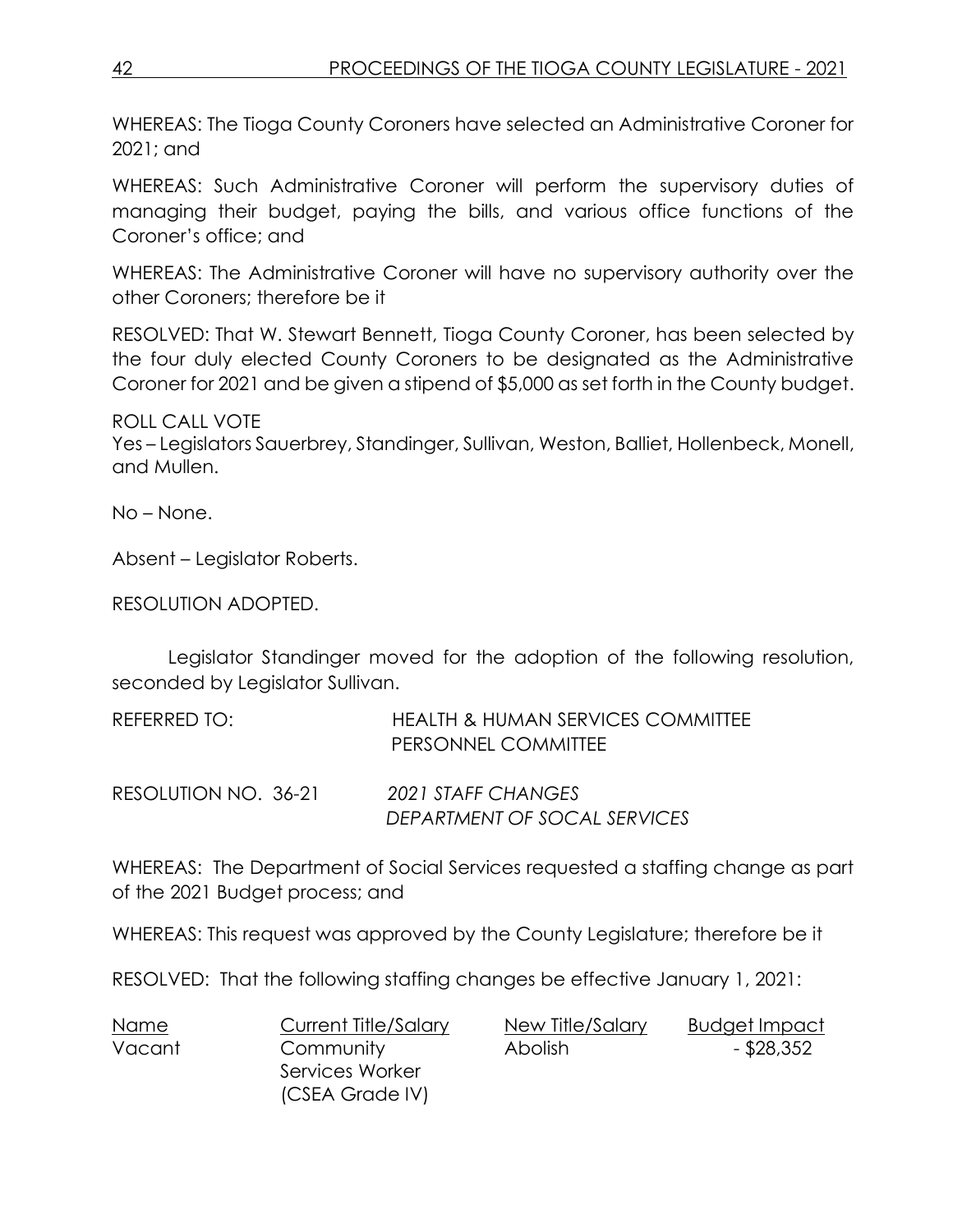and be it further:

RESOLVED: That the Department of Social Services authorized 2021 full-time headcount is reduced from 87 to 86.

ROLL CALL VOTE Yes – Legislators Sauerbrey, Standinger, Sullivan, Weston, Balliet, Hollenbeck, Monell, and Mullen.

No – None.

Absent – Legislator Roberts.

RESOLUTION ADOPTED.

Legislator Mullen moved for the adoption of the following resolution, seconded by Legislator Hollenbeck.

| REFERRED TO:         | PUBLIC SAFETY COMMITTEE<br>PERSONNEL COMMITTEE                |
|----------------------|---------------------------------------------------------------|
| RESOLUTION NO. 37-21 | <b>ABOLISH/CREATE POSITION</b><br><b>PROBATION DEPARTMENT</b> |

WHEREAS: As a result of the series of internal promotions, a Probation Officer position (CSEA Salary Grade XI; \$44,572) will become vacant on February 1, 2021; and

WHEREAS: It has been determined that a part-time (up to 17 hours per week) Probation Supervisor 1 position will better meet the needs of the agency; therefore be it

RESOLVED: That one vacant full-time position of Probation Officer shall be abolished and one part-time Probation Supervisor 1 position shall be created and filled effective February 2, 2021; and be it further

RESOLVED: That the hourly rate for the part-time Probation Supervisor 1 shall be \$32.28; and be it further

RESOLVED: That the headcount for the Probation Department shall include 17 fulltime and 1 part-time positions.

ROLL CALL VOTE

Yes – Legislators Sauerbrey, Standinger, Sullivan, Weston, Balliet, Hollenbeck, Monell, and Mullen.

No – None.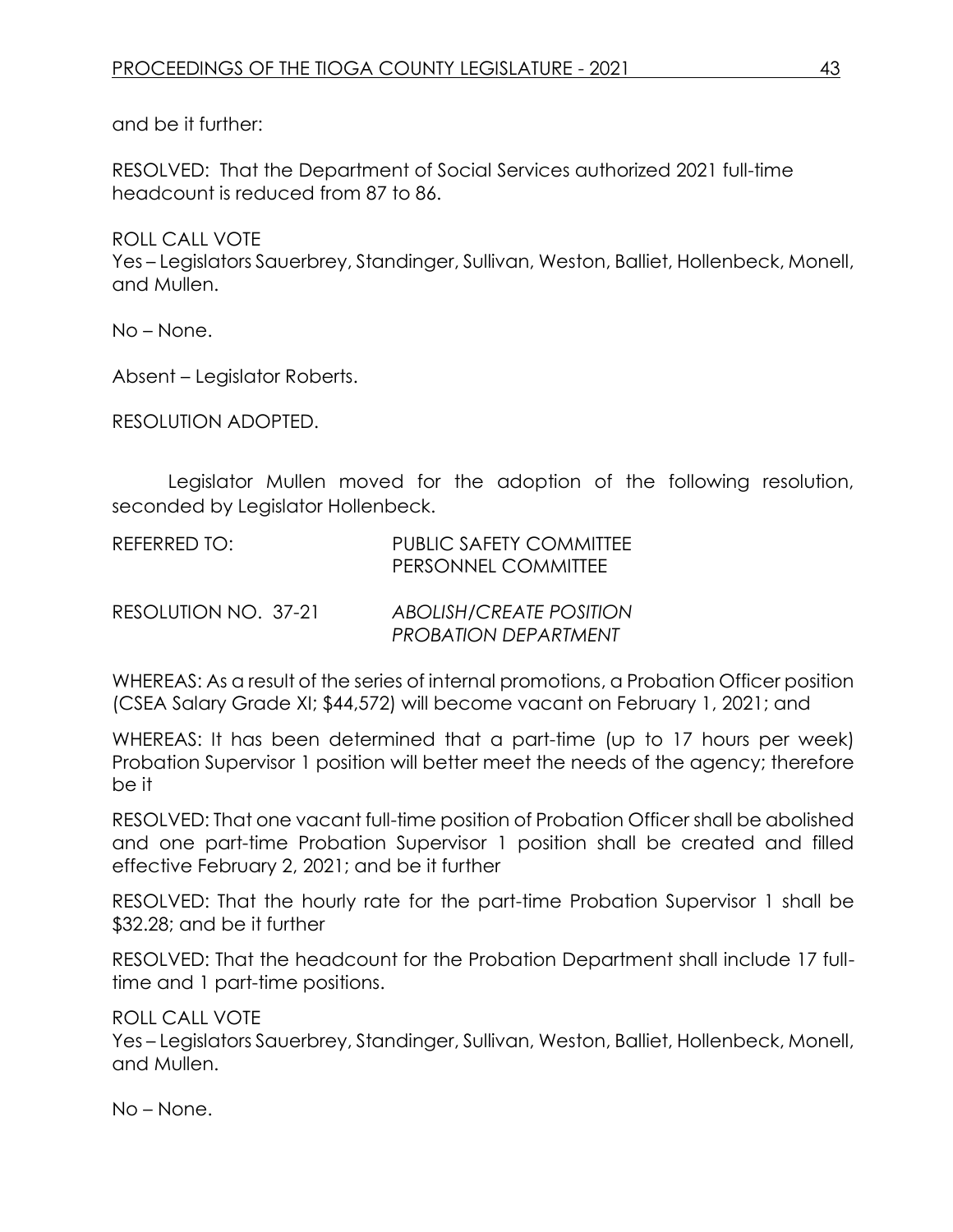Absent – Legislator Roberts.

RESOLUTION ADOPTED.

Legislator Mullen moved for the adoption of the following resolution, seconded by Legislator Hollenbeck.

| REFERRED TO:         | PUBLIC SAFETY COMMITTEE<br>PERSONNEL COMMITTEE                       |
|----------------------|----------------------------------------------------------------------|
| RESOLUTION NO. 38-21 | <b>AUTHORIZE APPOINTMENT:</b><br><b>PROBATION DIRECTOR (GROUP A)</b> |

WHEREAS: The position of Probation Director (Group A) will become vacant as of January 31, 2021 due to retirement; and

WHEREAS: In anticipation of this vacancy the department has been succession planning and training a replacement; and

WHEREAS: All civil service requirements for permanent appointment have been met, therefore be it

RESOLVED: That Brian Cain is hereby promoted to the Probation Director (Group A) position on a permanent probationary basis effective February 1, 2021 at an annual salary of \$73,923.

ROLL CALL VOTE Yes – Legislators Sauerbrey, Standinger, Sullivan, Weston, Balliet, Hollenbeck, Monell, and Mullen.

No – None.

Absent – Legislator Roberts.

RESOLUTION ADOPTED.

Legislator Standinger moved for the adoption of the following resolution, seconded by Legislator Sullivan.

| REFERRED TO:         | HEALTH AND HUMAN SERVICES COMMITTEE<br>PERSONNEL COMMITTEE |
|----------------------|------------------------------------------------------------|
| RESOLUTION NO. 39-21 | AUTHORIZE POSITION RECLASSIFICATION                        |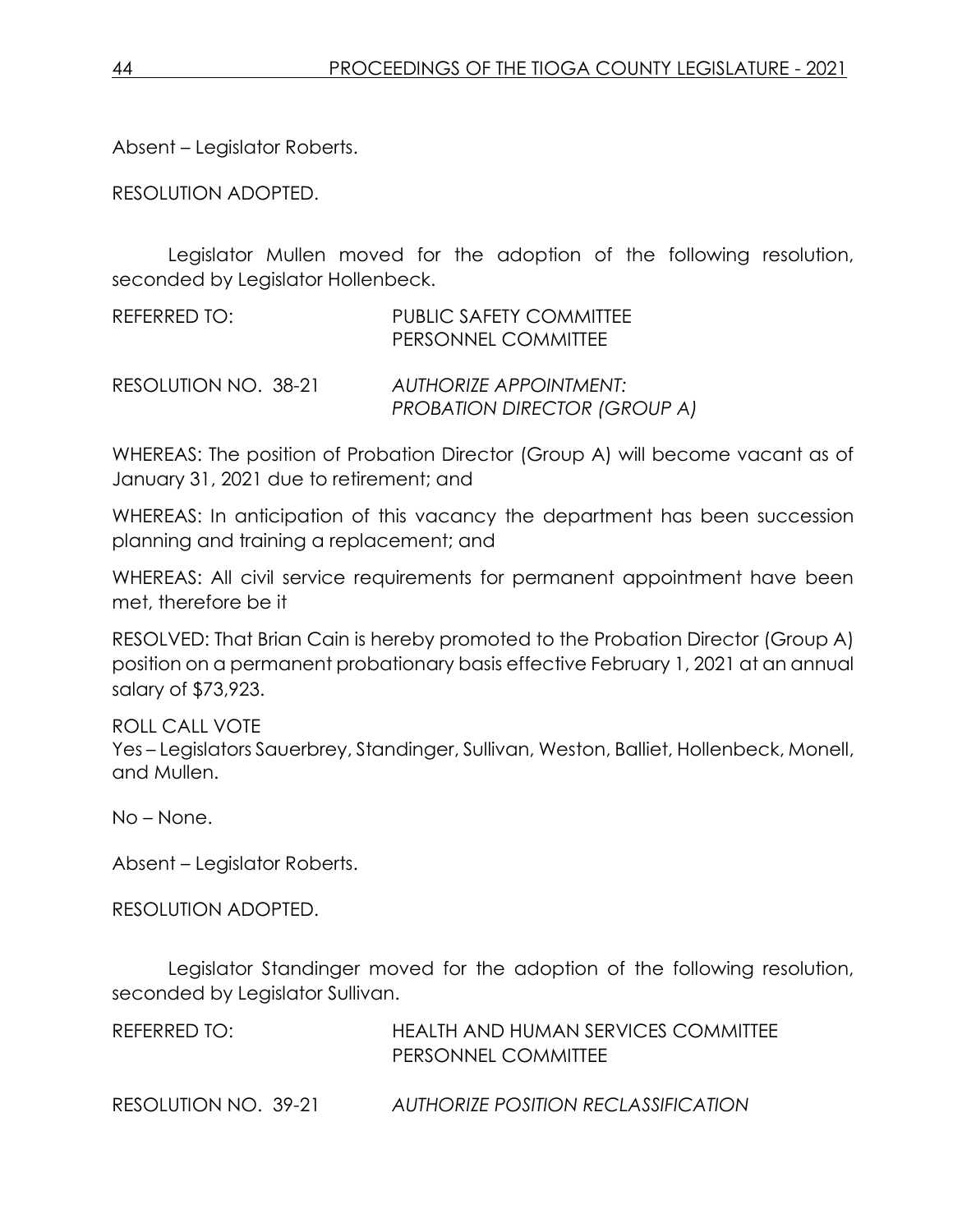# *DEPARTMENT OF SOCIAL SERVICES*

WHEREAS: Legislative approval is required for any position reclassification; and

WHEREAS: Due to retirement, an Executive Secretary position (CSEA Salary Grade VII, \$36,622) will become vacant on January 29, 2021 within the Department of Social Services; and

WHEREAS: The Personnel Department had earmarked this title for potential reclassification during a prior classification review conducted in 2017 as reflected in Resolution 55-17; and

WHEREAS: The Personnel Officer has determined that Office Specialist III (CSEA Salary Grade VII, \$36,622) is the appropriate classification of said vacancy; therefore be it

RESOLVED: The vacant Executive Secretary position shall be reclassified as Office Specialist III (CSEA Salary Grade VII, \$36,622), effective January 30, 2021; and be it further

RESOLVED: That the Commissioner of Social Services is able to provisionally promote and fill the vacant Office Specialist III in accordance with Resolution 195-20 and pending the outcome of the upcoming civil service examination.

#### ROLL CALL VOTE

Yes – Legislators Sauerbrey, Standinger, Sullivan, Weston, Balliet, Hollenbeck, Monell, and Mullen.

No – None.

Absent – Legislator Roberts.

RESOLUTION ADOPTED.

Legislator Sullivan moved for the adoption of the following resolution, seconded by Legislator Hollenbeck.

| REFERRED TO:         | LEGISLATIVE WORKSESSION<br>PERSONNEL COMMITTEE |
|----------------------|------------------------------------------------|
| RESOLUTION NO. 40-21 | AMEND EMPLOYEE HANDBOOK                        |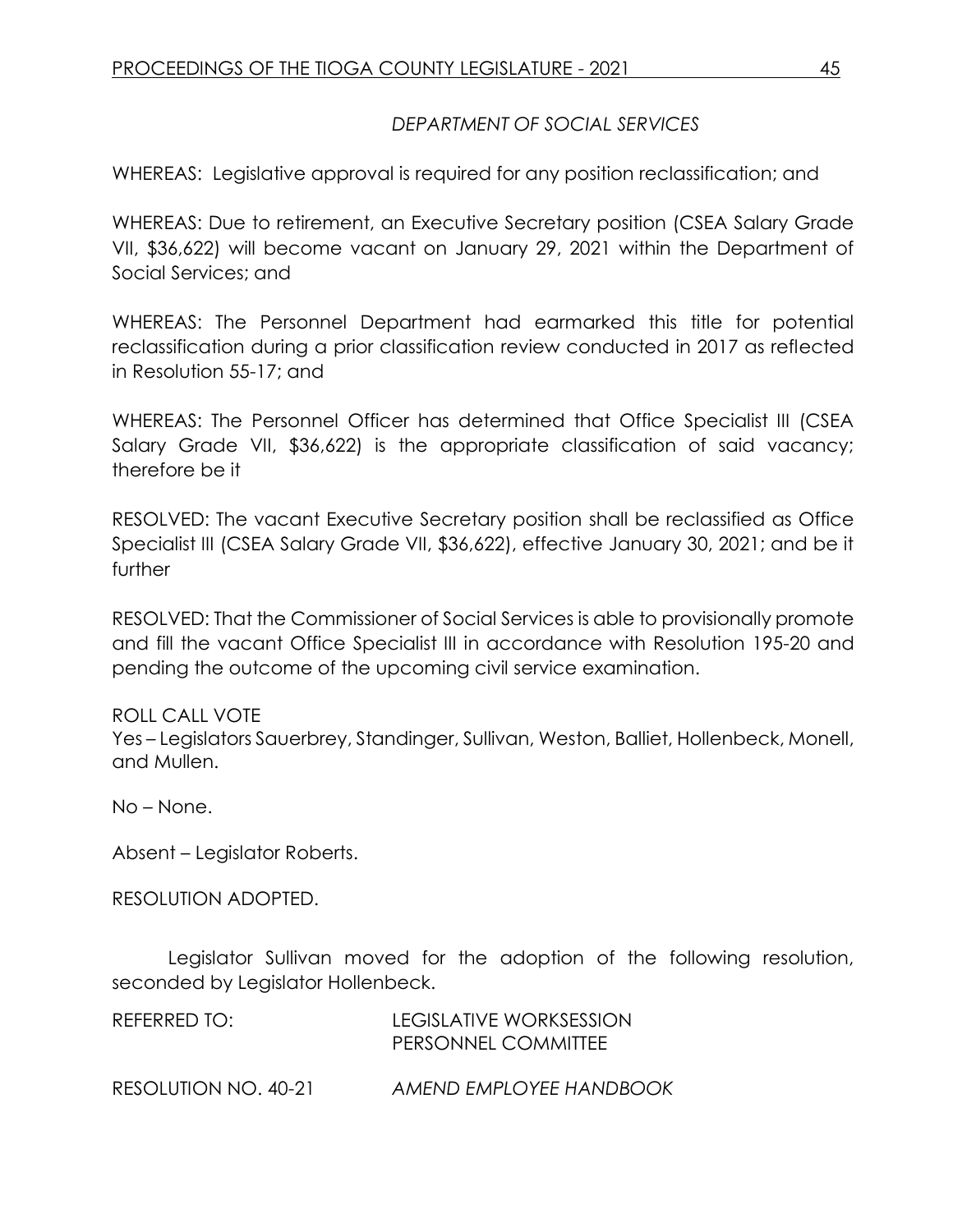*SECTION I – RULES OF THE LEGISLATURE; SUBSECTION (1)ORGANIZATIONAL MEETING*

WHEREAS: Tioga County Employee Handbook Section I – Rules of the Legislature; Subsection (1) Organizational Meeting reflects Local Law No. 2 of 2011 for Legislator staggered terms and appointments of Legislative Clerk, County Attorney, and Budget Officer; and

WHEREAS: The Legislature adopted Local Law No. 1 of 2021 for Legislator staggered terms of office; and

WHEREAS: The appointments of Legislative Clerk, County Attorney, and Budget Officer hold the same term of those Legislators in Group One; therefore be it

RESOLVED: That the Employee Handbook Section I – Rules of the Legislature; Subsection (1) Organizational Meeting be amended to reflect newly adopted Local Law No. 1 of 2021 for Legislator staggered terms and the appointments of Legislative Clerk, County Attorney, and Budget Officer that hold the same term of those Legislators in Group One.

ROLL CALL VOTE Yes – Legislators Sauerbrey, Standinger, Sullivan, Weston, Balliet, Hollenbeck, Monell, and Mullen.

No – None.

Absent – Legislator Roberts.

RESOLUTION ADOPTED.

Legislator Monell made a motion to have the following late-file resolution considered, seconded by Legislator Sullivan and carried.

Legislator Monell moved for the adoption of the following resolution, seconded by Legislator Mullen.

REFERRED TO: LEGISLATIVE WORKSESSION

RESOLUTION NO. 41-21 *AUTHORIZE APPOINTMENT OF SAFETY OFFICER (PT)*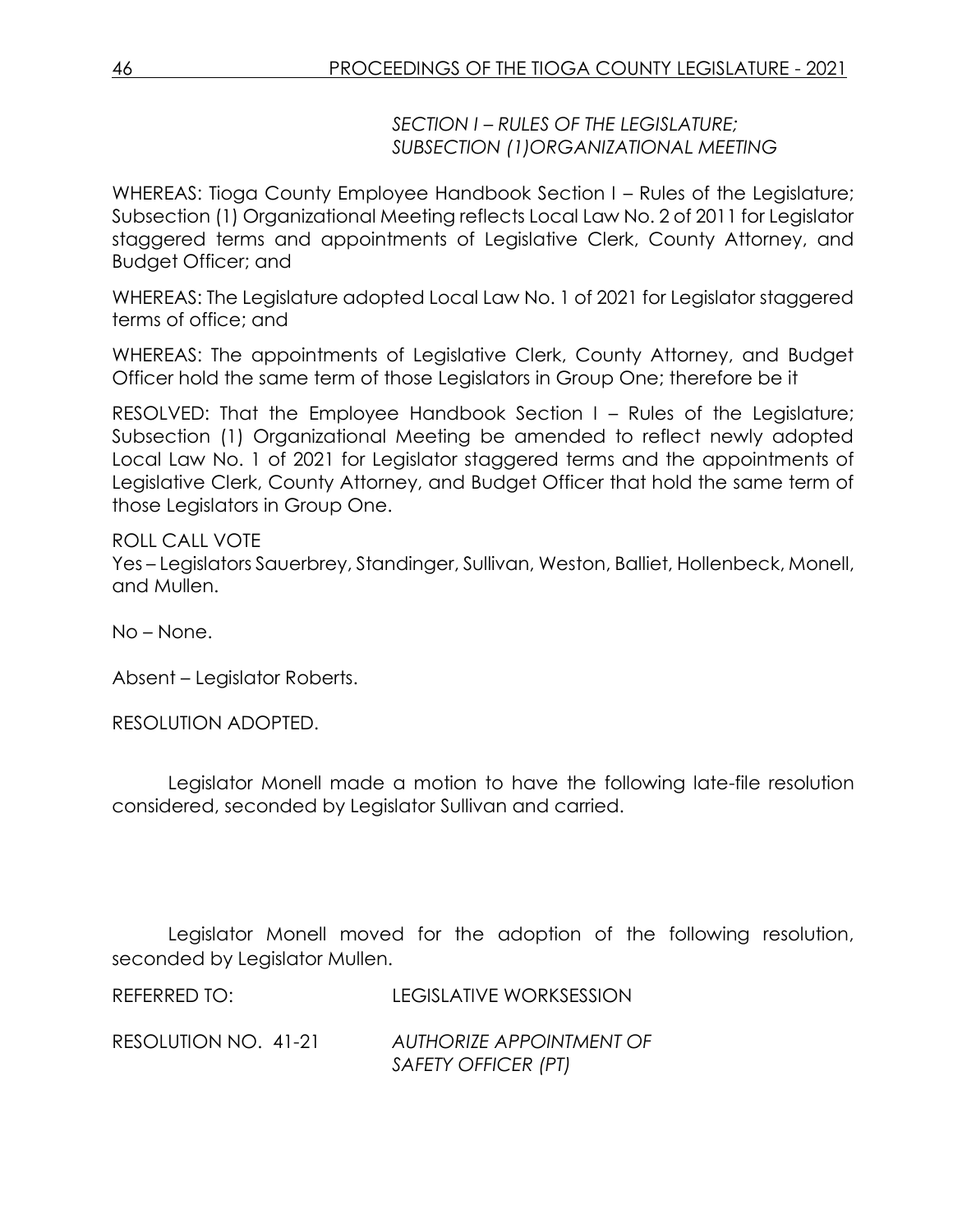WHEREAS: Since September 27, 2020, the position of Safety Officer (PT) has been vacant due to resignation; and

WHEREAS: The County Attorney has recruited and has identified a qualified candidate whom he would like to hire for said position; therefore be it:

RESOLVED: That the County Attorney is hereby authorized to appoint Dawn Thorpe to the title of Safety Officer (PT) effective February 1, 2021, at an annual non-union salary of \$29,180.

# ROLL CALL VOTE

Yes – Legislators Sauerbrey, Standinger, Sullivan, Weston, Balliet, Hollenbeck, Monell, and Mullen.

No – None.

Absent – Legislator Roberts.

RESOLUTION ADOPTED.

The meeting was adjourned at 12:13 P.M.